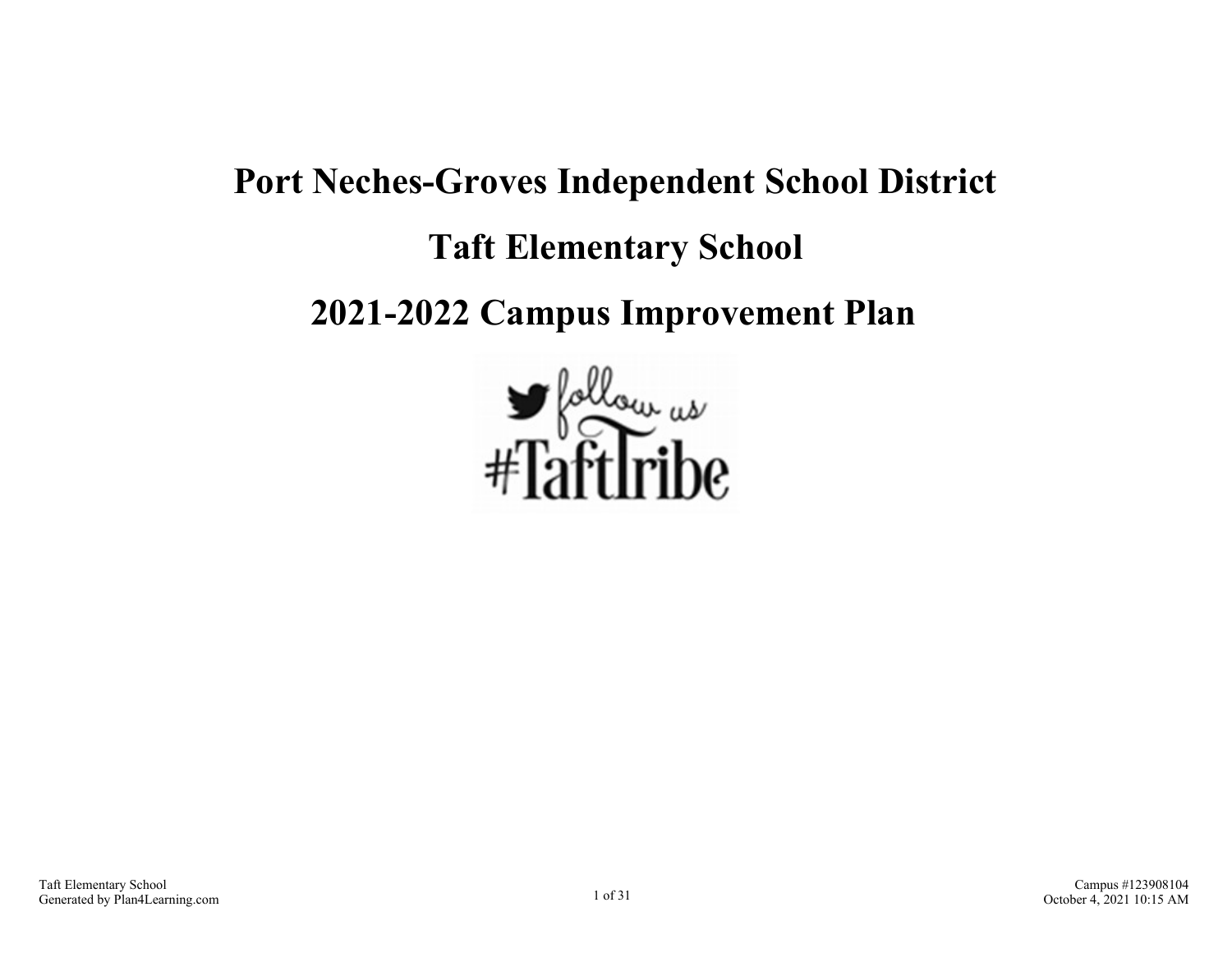## **Mission Statement**

The mission of Taft Elementary School is to provide a positive educational environment that is facilitating toward learning. Our expectations are high for achievement and behavior. All students are capable of learning. The opportunity to develop emotionally, socially, academically, and physically is provided through our educational program.

## **Vision**

Our students will model academic success and integrity in all endeavors. Through dedicated teaching, inspired leadership, and an active community our students will be prepared to meet the challenges of the future.

## **Value Statement**

We believe all students can and will learn at Taft Elementary. We will do our best to provide them rigorous levels of learning.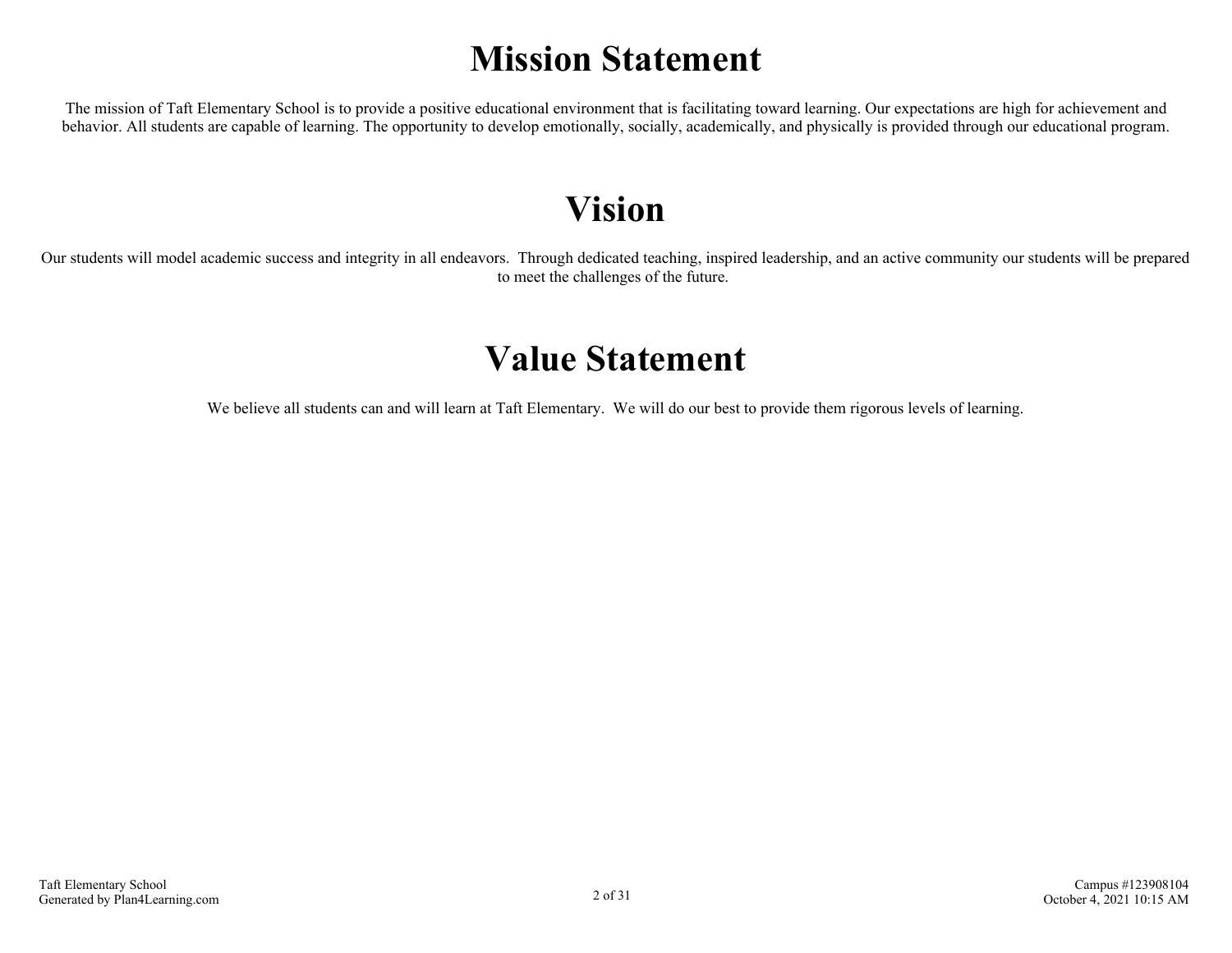## **Table of Contents**

| Comprehensive Needs Assessment                                                                                                                                                                                                                                                                                                    |    |
|-----------------------------------------------------------------------------------------------------------------------------------------------------------------------------------------------------------------------------------------------------------------------------------------------------------------------------------|----|
| <b>Needs Assessment Overview</b>                                                                                                                                                                                                                                                                                                  |    |
| Demographics                                                                                                                                                                                                                                                                                                                      |    |
| <b>Student Learning</b>                                                                                                                                                                                                                                                                                                           |    |
| School Processes & Programs                                                                                                                                                                                                                                                                                                       |    |
| Perceptions                                                                                                                                                                                                                                                                                                                       |    |
| <b>Priority Problem Statements</b>                                                                                                                                                                                                                                                                                                |    |
| Comprehensive Needs Assessment Data Documentation                                                                                                                                                                                                                                                                                 |    |
| Goals                                                                                                                                                                                                                                                                                                                             | 10 |
| Goal 1: PN-GISD will maintain rigorous standards of achievement to improve academic performance on applicable state assessments/district benchmarks/screeners and<br>prepare all students for graduation and post-secondary success.                                                                                              | 11 |
| Goal 2: PN-GISD will establish and maintain programs to encourage higher attendance.                                                                                                                                                                                                                                              | 16 |
| Goal 3: A safe and orderly environment will be maintained, supported, and continuously improved by all PN-GISD personnel.                                                                                                                                                                                                         | 17 |
| Goal 4: All PN-GISD teachers will be provided high-quality professional development.                                                                                                                                                                                                                                              | 21 |
| Goal 5: PN-GISD personnel will promote effective parent and family engagement through communication, participation, and partnerships in accomplishing the district<br>goals.                                                                                                                                                      | 22 |
| Goal 6: PN-GISD will provide an appropriate governance and management structure to direct, sustain, and communicate excellence in all functions of the district and<br>maintain compliance with all federal and state mandates including maintaining 100% of academic core subject area classes are taught by qualified teachers. | 24 |
| Goal 7: PN-GISD will promote an academically engaging environment with a focus on effective use of current tools of technology for teaching and learning.                                                                                                                                                                         | 26 |
| Title I Personnel                                                                                                                                                                                                                                                                                                                 | 27 |
| <b>Campus Funding Summary</b>                                                                                                                                                                                                                                                                                                     | 28 |
| Addendums                                                                                                                                                                                                                                                                                                                         | 30 |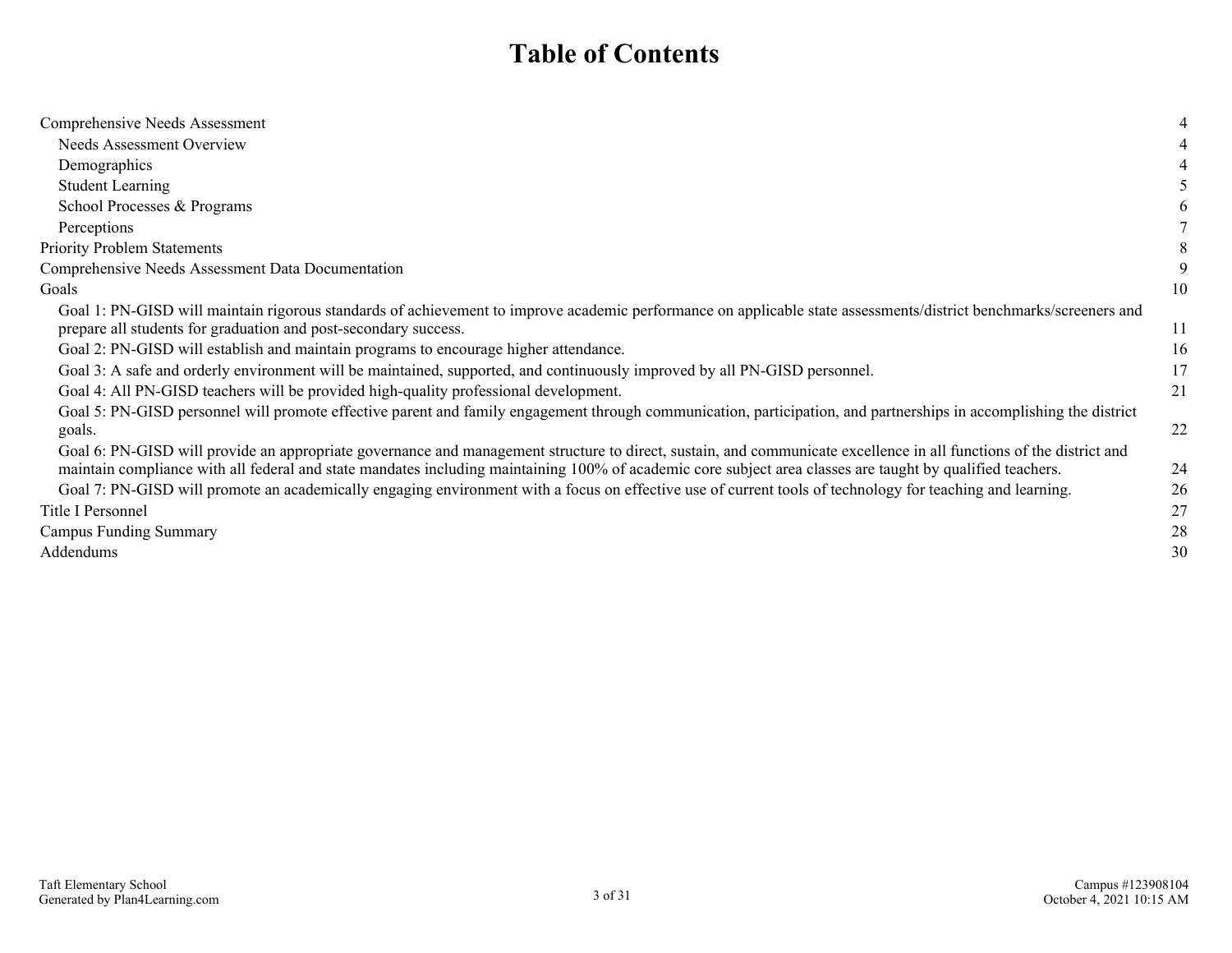## **Comprehensive Needs Assessment**

## <span id="page-3-0"></span>**Needs Assessment Overview**

The Campus Improvement Committee met on May 25, 2021 to work on and finalize the Comprehensive Needs Assessment and Campus Improvement Plan. Even with increasingly varied demographics, we of course continue to strive for academic achievement improvement and closing achievement gaps in all subjects. Specifically, performance of Special Education, at-risk, econmically disadvantaged, and English Learner students continues to be a focus on our campus. Parent and family engagment and communication will continue to be an area of focus to maintain positive relationships with parents and students. We will also continue to address student learning gaps in core content areas due to COVID-19.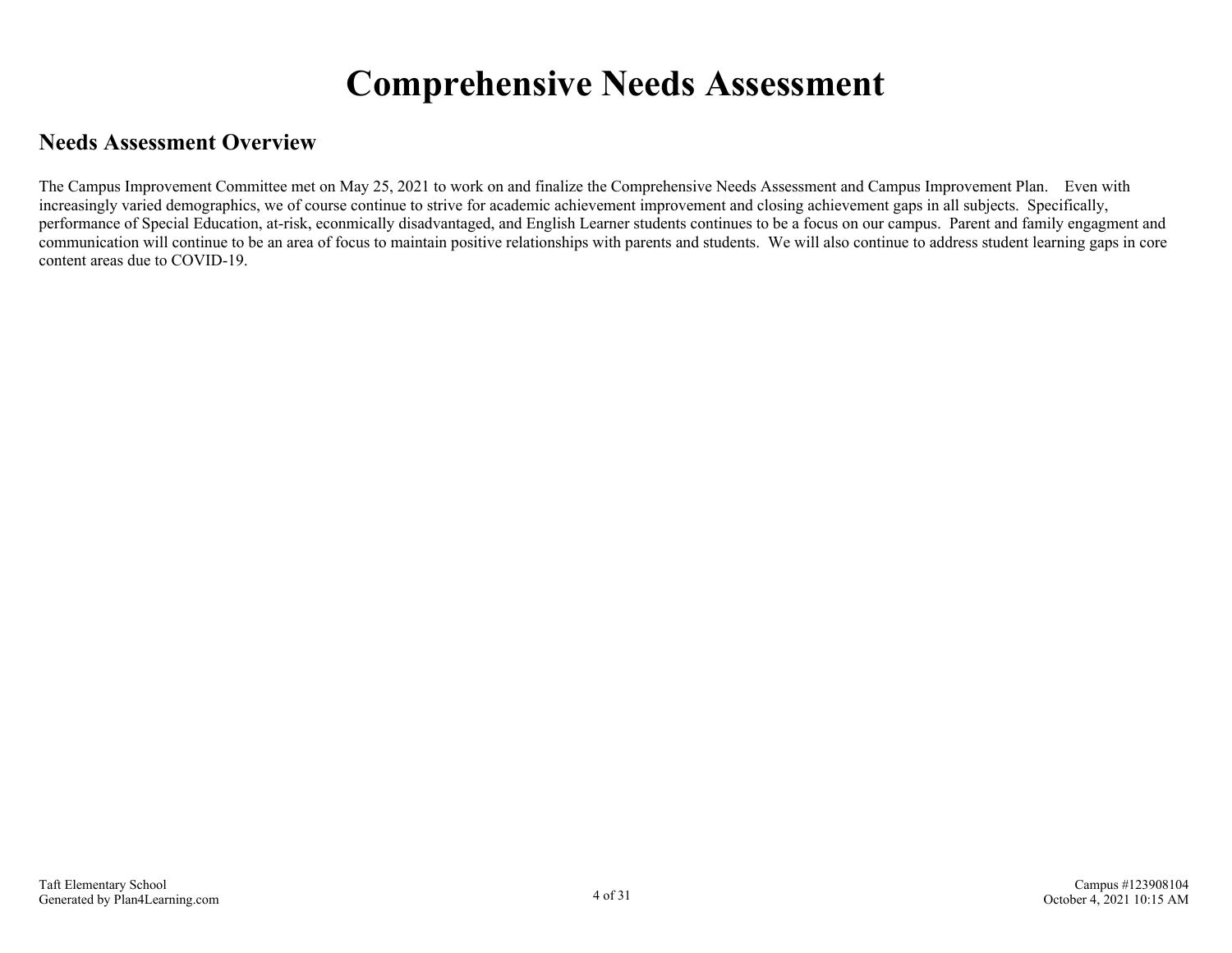## <span id="page-4-0"></span>**Demographics**

### **Demographics Summary**

Taft Elementary is located in Port Arthur and serves over 400 students who live in the Groves city limits.

Taft is a Title I campus with a population of approximately 41% economically disadvantaged students. Students with special needs comprise 13% of the population, at risk are at 26%, and as the largest ethnic group, Hispanic students make up 10% of the population.

The campus strives to provide excellence in education through the combined efforts of the staff, students, parents, and the community.

Our teachers are trained to meet the diverse needs of their students whether they are a regular education student, a special education student, a LEP student, etc. We strive to place our special education students in an inclusive setting of a least restrictive enviornment.

One of the strengths of Taft Elementary is the partnership among students, families, and staff. A parent involvement survey is sent home every year to help the campus evaluate the home-school connection.

### **Demographics Strengths**

Taft Elementary continues to use various means of communicating and encouraging parents and community to be involved:

- Remind Communication
- "Meet the Teacher Night"
- Summer Involvment Event
- Parent Conferences (provide translator if possible).
- Involve business partners in school activities
- Provide community programs to enhance curriculum
- Newsletters with campus information
- Encourage parents to register with Skyward-Family Access
- Conduct bi-annual Title I Meetings
- Campus Facebook and Webpage
- Family Nights
- Fall Festival

#### **Problem Statements Identifying Demographics Needs**

**Problem Statement 1 (Prioritized):** Family Engagement is still lacking at Taft Elementary. **Root Cause:** We feel some parents do not realize the value of the educational partnership.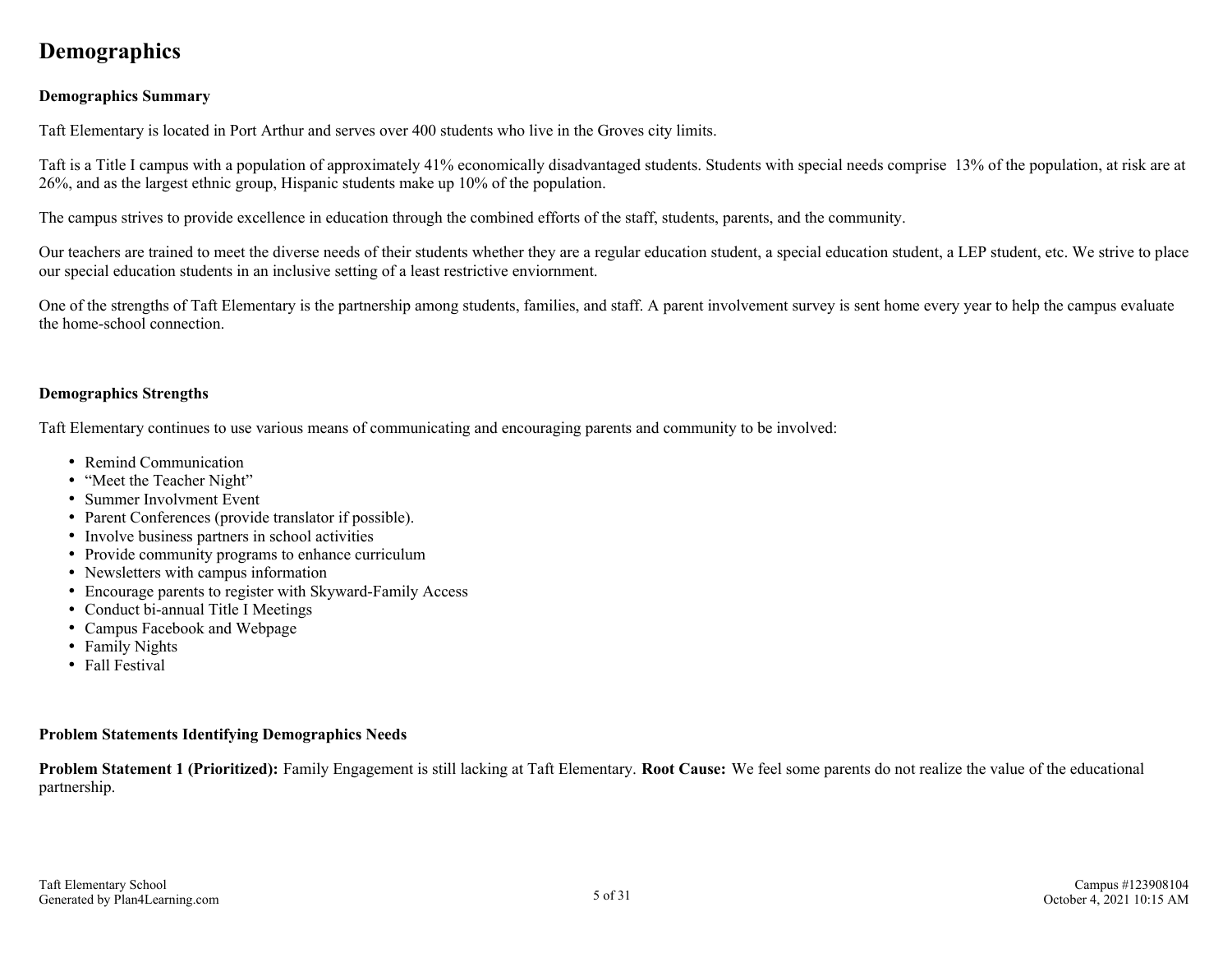## <span id="page-5-0"></span>**Student Learning**

### **Student Learning Summary**

The faculty and staff at Taft Elementary strive to make every student a successful learner. Our campus believes all students can and will learn. Both our teachers and paraprofessionals focus on closing educational achievement gaps in core academic areas among all disaggregated student groups.

Overall, Taft Elementary students made considerable growth from the beginning of year to the end of the year based on district assessment data. As always our main goal it to have students performing at or above grade level in all core content areas by the end of the school year.

### **Student Learning Strengths**

Our students consistantly score above the state and region on state assessments when administered.

Overall, Taft Elementary students made considerable growth from the beginning of year to the middle of the year assessments based on district data.

Note: No 2021 accountability data available due to COVID-19.

#### **Problem Statements Identifying Student Learning Needs**

**Problem Statement 1 (Prioritized):** Due to being a targeted intervention campus due to our white subgroup scores for 2019, we will continue to focus on this subgroup again in 2021-2022. **Root Cause:** We feel our special education students played a large factor in this sub group rating.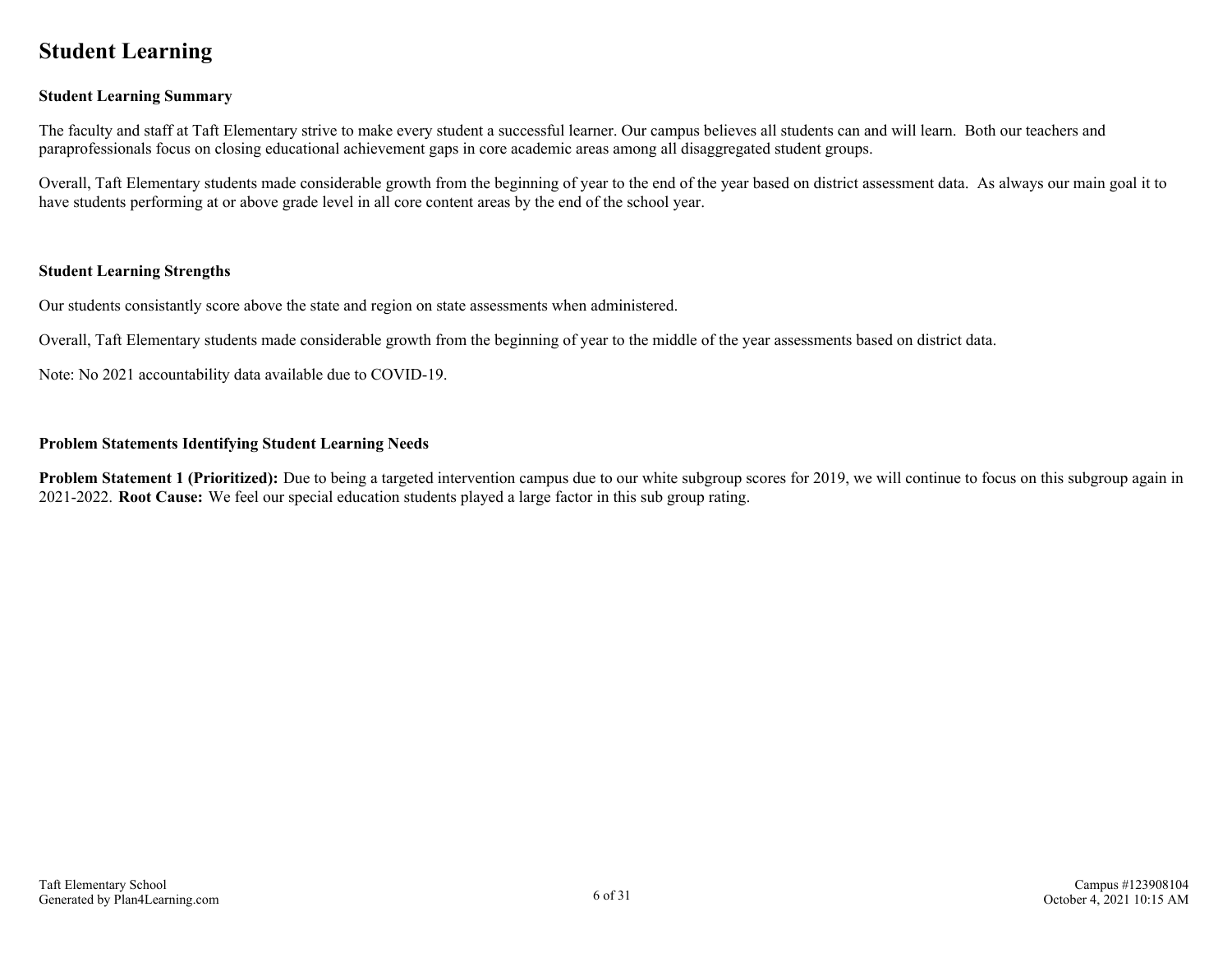## <span id="page-6-0"></span>**School Processes & Programs**

### **School Processes & Programs Summary**

Taft Elementary has a faculty and staff who are all certified and qualified. Mentors are assigned to new teachers through the district's mentor program to offer support.

Teachers help and support each other in order to meet the needs of all students. All of our staff knows the importance of what they do and are willing to go the extra mile to help each other and our students. The staff is encouraged to go above and beyond to assure the success of all students and teachers. Innovative techniques and technology are often incoporated into lessons to ensure that each student is able to learn in the way that he or she is most successful.

#### **School Processes & Programs Strengths**

Data from screenings and teacher assessments are a driving force for our curriculum and instruction in order to meet students' academic learning needs. Students are identified for Title services based on a series of factors including, but not limited to their beginning of year testing scores, teacher input, retention data, and whether or not they have been identifed as a response to intervention student. Taft implements evidence-based instructional programs in reading and math to improve the academic achievement gaps among all disaggregated student groups, including special needs students at Taft.

The following strengths have been identified:

- All classroom teachers have an iPad assigned to them along with a class set of Ipads in every grade level
- Istation, Star Reading and Math, and Star Early Literacy are used to to monitor progress from beginning, middle, and the end of the year
- Supplemental programs are used such as Edmark, Earobics, IXL, and Istation

### **Problem Statements Identifying School Processes & Programs Needs**

**Problem Statement 1 (Prioritized):** We still have several at-risk students due to academic struggles. **Root Cause:** Students come to us with a lack of experiences and exposure to early learning.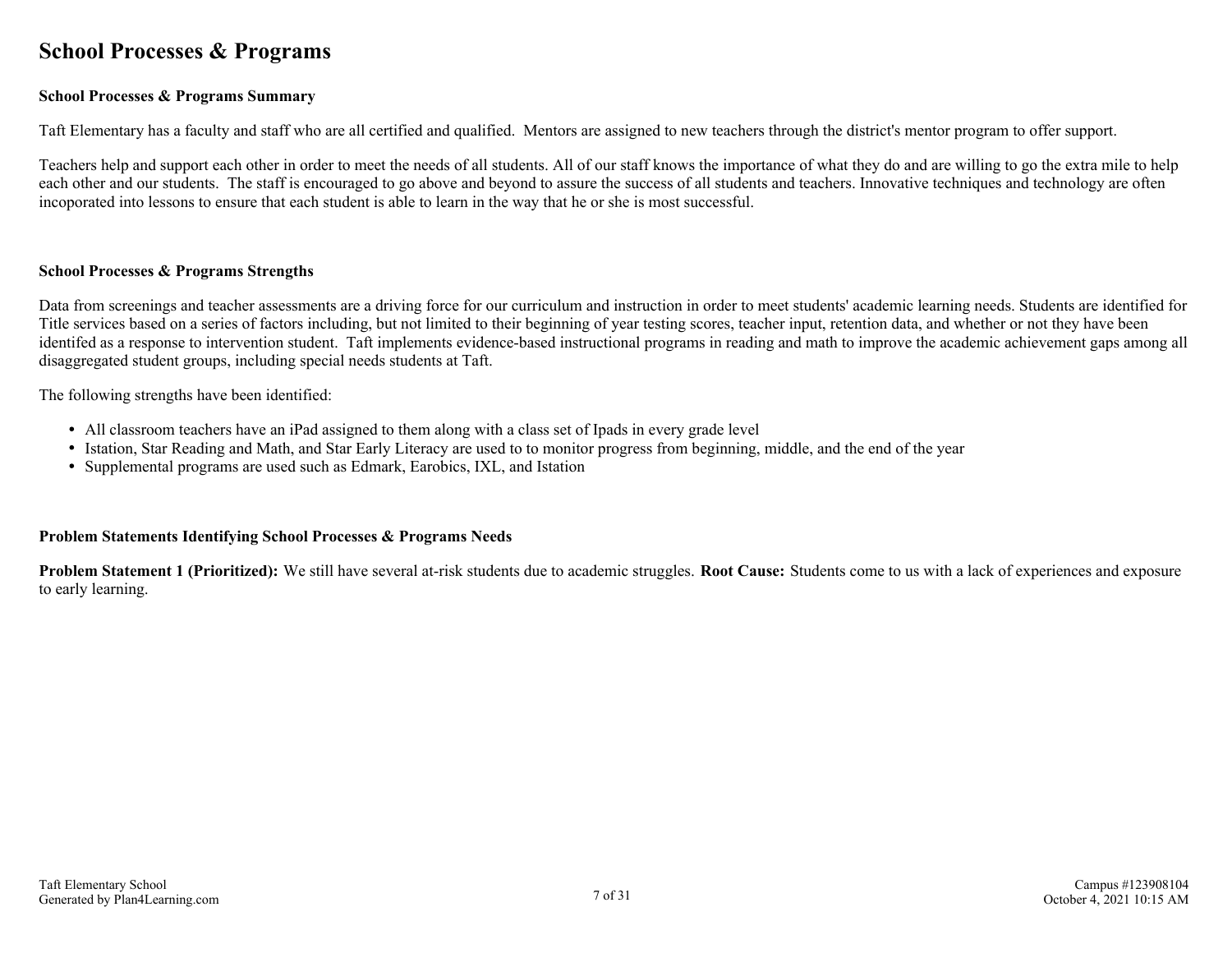## <span id="page-7-0"></span>**Perceptions**

### **Perceptions Summary**

Taft Elementary will continue to strive to create a warm and successful learning enviornment for our students. We will welcome support from parents, the community, and local business and organizations in order to provide the best learning atmosphere for our students. Not only do we value strong academics, we provide counseling to all students at Taft Elementary including children who are at risk for multiple reasons. We value our responsibility in teaching children core academics and good character traits while focusing on their social-emotional health as well.

### **Perceptions Strengths**

Our goal is to meet the needs of every student in every aspect of their lives. Tradition, pride, and success are common themes among the patrons of PN-GISD. We continually try to reach all of these themes through consistent daily operations which portray a dedication to each and every student and their family on campus.

- Taft Elementary is perceived as a parent friendly and approachable campus with strong community support.
- The campus provides a variety of ways to help parents stay informed and organized with school related events.
- Taft provides a safe and orderly environment with low discipline issues.
- Taft has a shared mission and vision shared by all faculty and staff.

### **Problem Statements Identifying Perceptions Needs**

**Problem Statement 1 (Prioritized):** Parents sometimes feel they are not involved as much as they would like to be on campus. **Root Cause:** Lack of communication in the past has been and issue, but we are making constant improvements.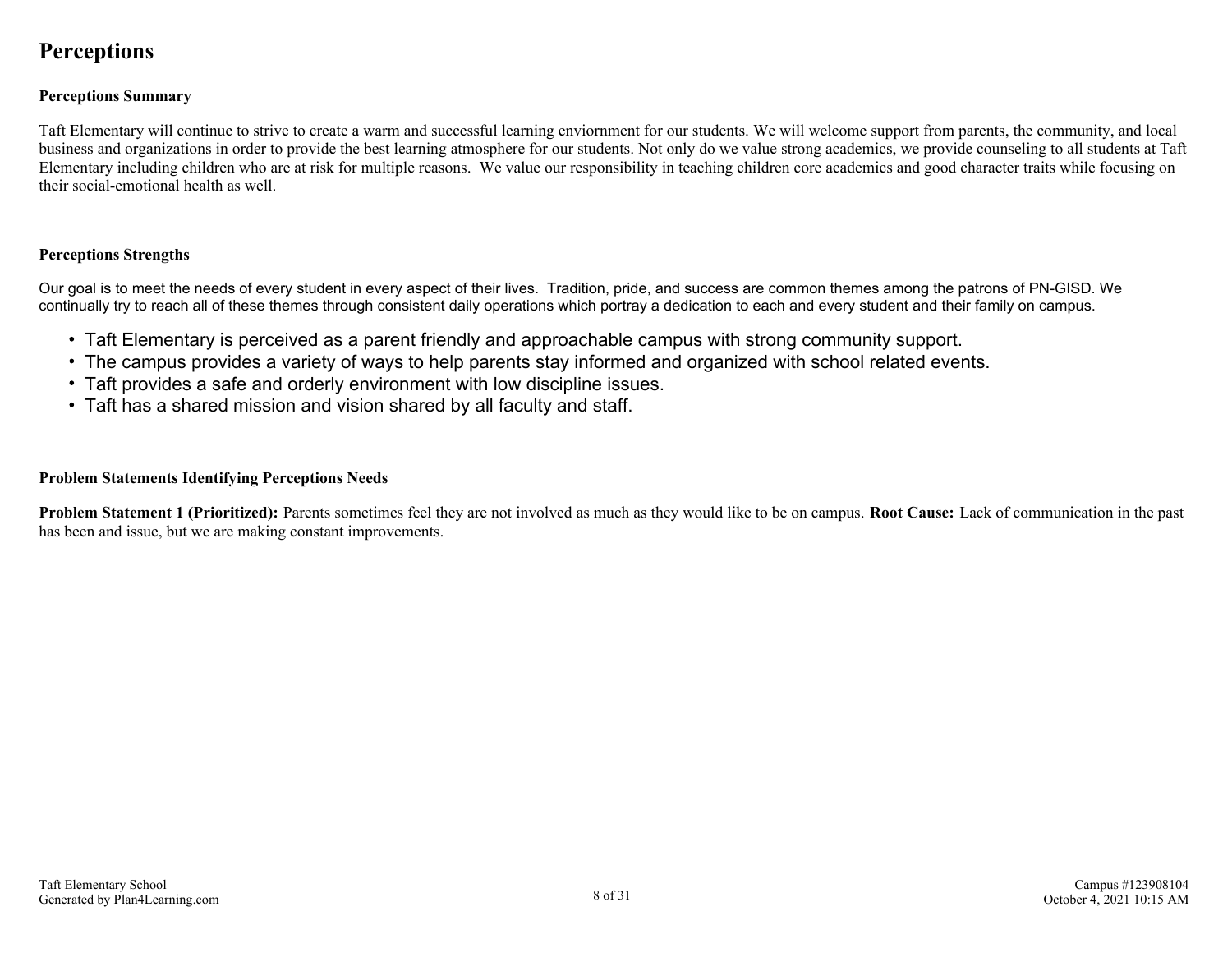## **Priority Problem Statements**

<span id="page-8-0"></span>**Problem Statement 1**: Family Engagement is still lacking at Taft Elementary. **Root Cause 1**: We feel some parents do not realize the value of the educational partnership. **Problem Statement 1 Areas**: Demographics

**Problem Statement 2**: Due to being a targeted intervention campus due to our white subgroup scores for 2019, we will continue to focus on this subgroup again in 2021-2022. **Root Cause 2**: We feel our special education students played a large factor in this sub group rating. **Problem Statement 2 Areas**: Student Learning

**Problem Statement 3**: We still have several at-risk students due to academic struggles. **Root Cause 3**: Students come to us with a lack of experiences and exposure to early learning. **Problem Statement 3 Areas**: School Processes & Programs

**Problem Statement 4**: Parents sometimes feel they are not involved as much as they would like to be on campus. **Root Cause 4**: Lack of communication in the past has been and issue, but we are making constant improvements. **Problem Statement 4 Areas**: Perceptions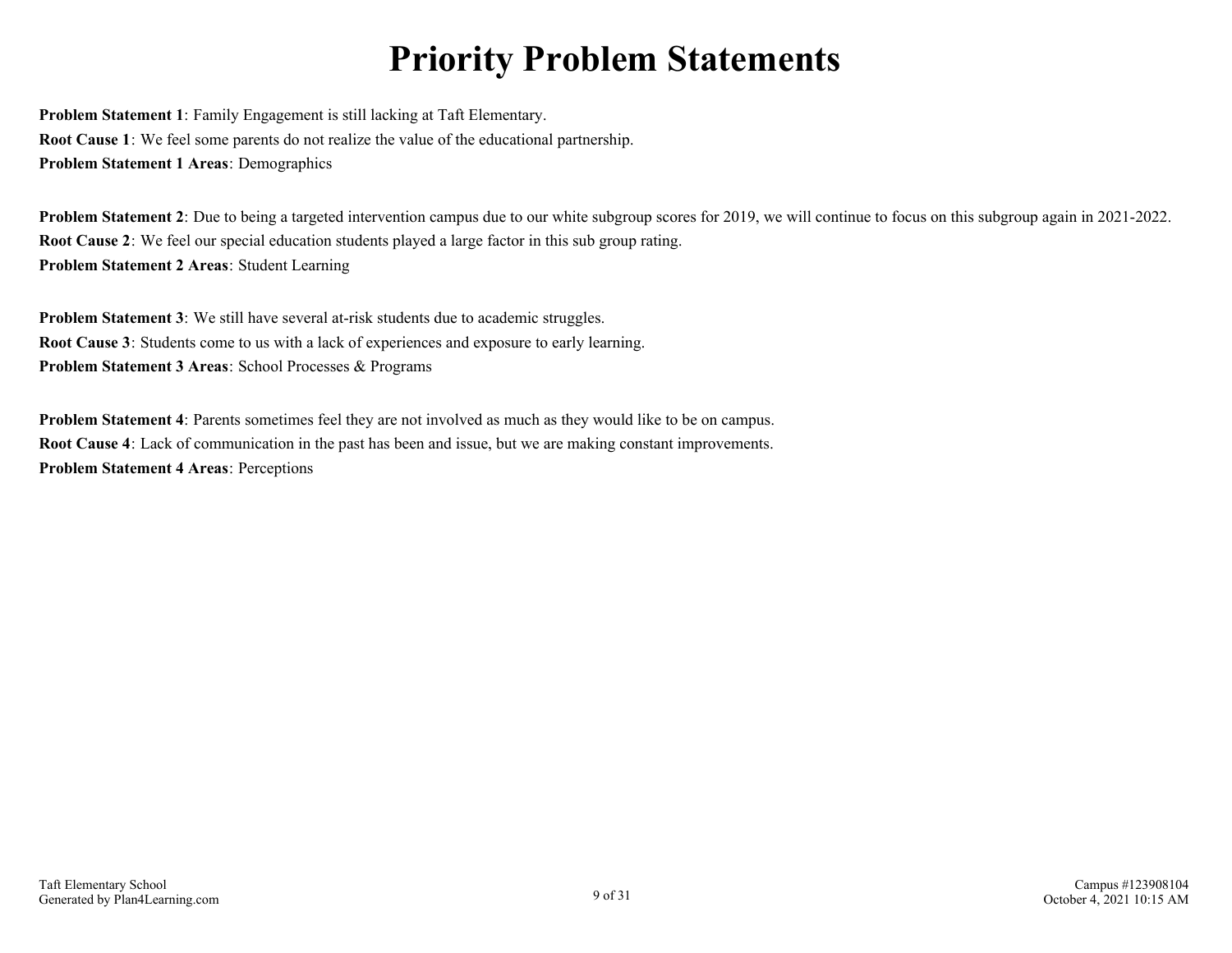## **Comprehensive Needs Assessment Data Documentation**

<span id="page-9-0"></span>The following data were used to verify the comprehensive needs assessment analysis:

### **Improvement Planning Data**

• District goals

### **Accountability Data**

Texas Academic Performance Report (TAPR) data

### **Student Data: Assessments**

- State and federally required assessment information
- (STAAR) current and longitudinal results, including all versions
- STAAR released test questions
- SSI: Istation Indicators of Progress (ISIP) accelerated reading assessment data for Grades 3-5 (TEA approved statewide license)

### **Student Data: Student Groups**

- STEM/STEAM data
- Dyslexia Data

## **Student Data: Behavior and Other Indicators**

- Attendance data
- Discipline records

## **Parent/Community Data**

• Parent surveys and/or other feedback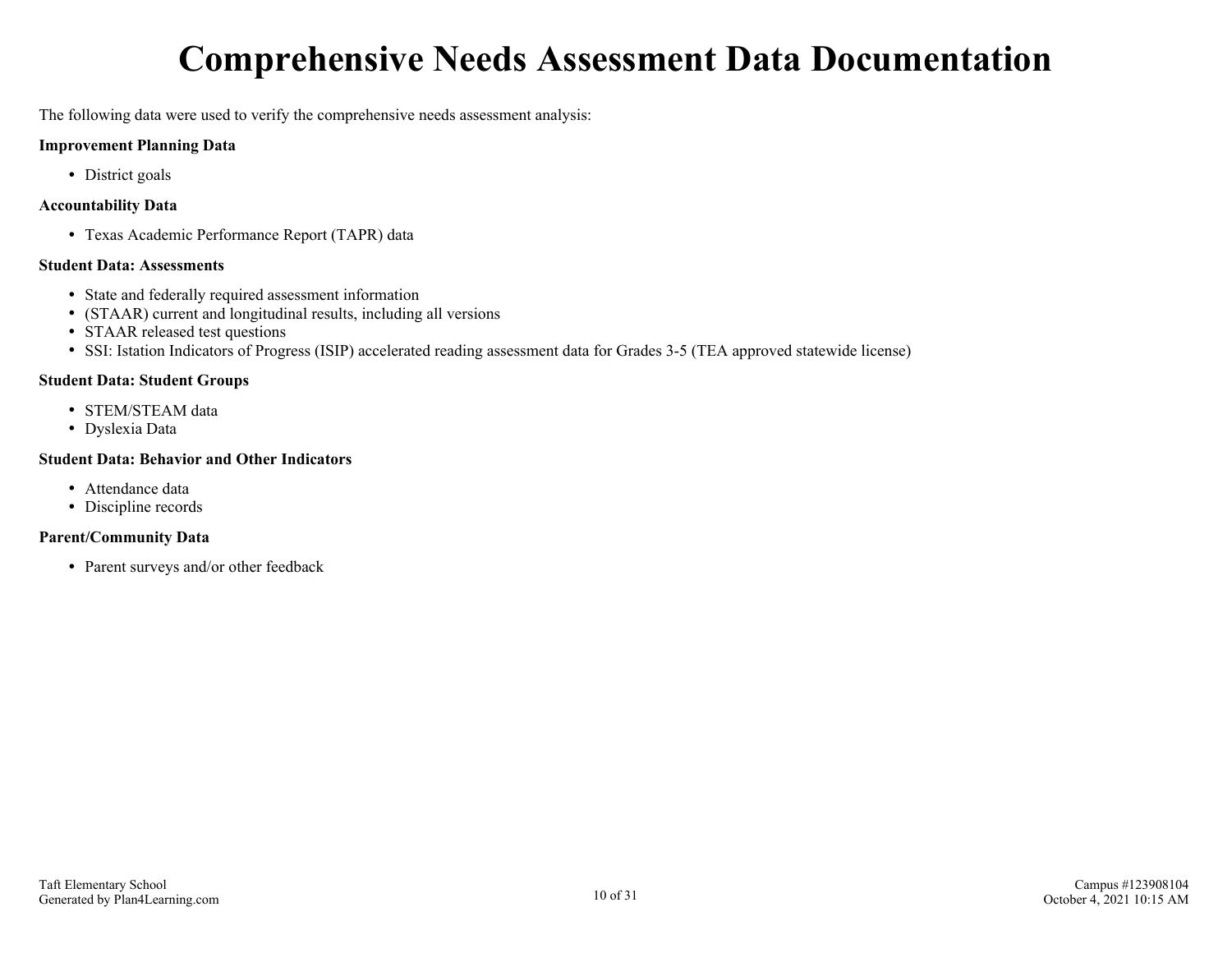## **Goals**

<span id="page-10-0"></span>**Goal 1:** PN-GISD will maintain rigorous standards of achievement to improve academic performance on applicable state assessments/district benchmarks/screeners and prepare all students for graduation and post-secondary success.

**Performance Objective 1:** To equip students for success, student progress will be measured at the beginning, middle, and end of the school year using both Renaissance and Istation assessments to track growth and progress to ensure all students are excelling. By the end of the school year, all students will show at least +75 scale score growth on reading and math district screeners. Third grade students will be giving periodic STAAR practice tests to monitor growth and learning.

**Evaluation Data Sources:** Teacher observation/evaluations, report cards, and additional data from Istation, STAR reports, STAAR practice assessments, and curriculum assessments.

| <b>Strategy 1 Details</b>                                                                                                                              |            | <b>Formative Reviews</b> |            |
|--------------------------------------------------------------------------------------------------------------------------------------------------------|------------|--------------------------|------------|
| <b>Strategy 1:</b> Use state adopted and other new curriculum materials to implement a student-centered teaching and learning environment for          |            | Formative                |            |
| all students.                                                                                                                                          | <b>Nov</b> | Feb                      | <b>May</b> |
|                                                                                                                                                        |            |                          |            |
| Strategy's Expected Result/Impact: Curriculum support for teachers will lead to increased student success.<br><b>Staff Responsible for Monitoring:</b> |            |                          |            |
| • Administrator                                                                                                                                        |            |                          |            |
| • Faculty                                                                                                                                              |            |                          |            |
| Title I Schoolwide Elements: 2.4, 2.5                                                                                                                  |            |                          |            |
| <b>Strategy 2 Details</b>                                                                                                                              |            | <b>Formative Reviews</b> |            |
| <b>Strategy 2:</b> Use developmentally appropriate manipulatives within lessons and small groups especially during SAT time to target missed           |            | Formative                |            |
| skills due to COVID-19. All teachers and aides available will be used for interventions during SAT.                                                    | <b>Nov</b> | Feb                      | <b>May</b> |
| Strategy's Expected Result/Impact: Curriculum and SAT support for teachers and staff will lead to increased student<br>success.                        |            |                          |            |
| <b>Staff Responsible for Monitoring:</b>                                                                                                               |            |                          |            |
| • Administrator<br>• Faculty                                                                                                                           |            |                          |            |
|                                                                                                                                                        |            |                          |            |
| Title I Schoolwide Elements: 2.4, 2.5, 2.6                                                                                                             |            |                          |            |
| <b>Funding Sources: -211 - Title I-A - \$197,657</b>                                                                                                   |            |                          |            |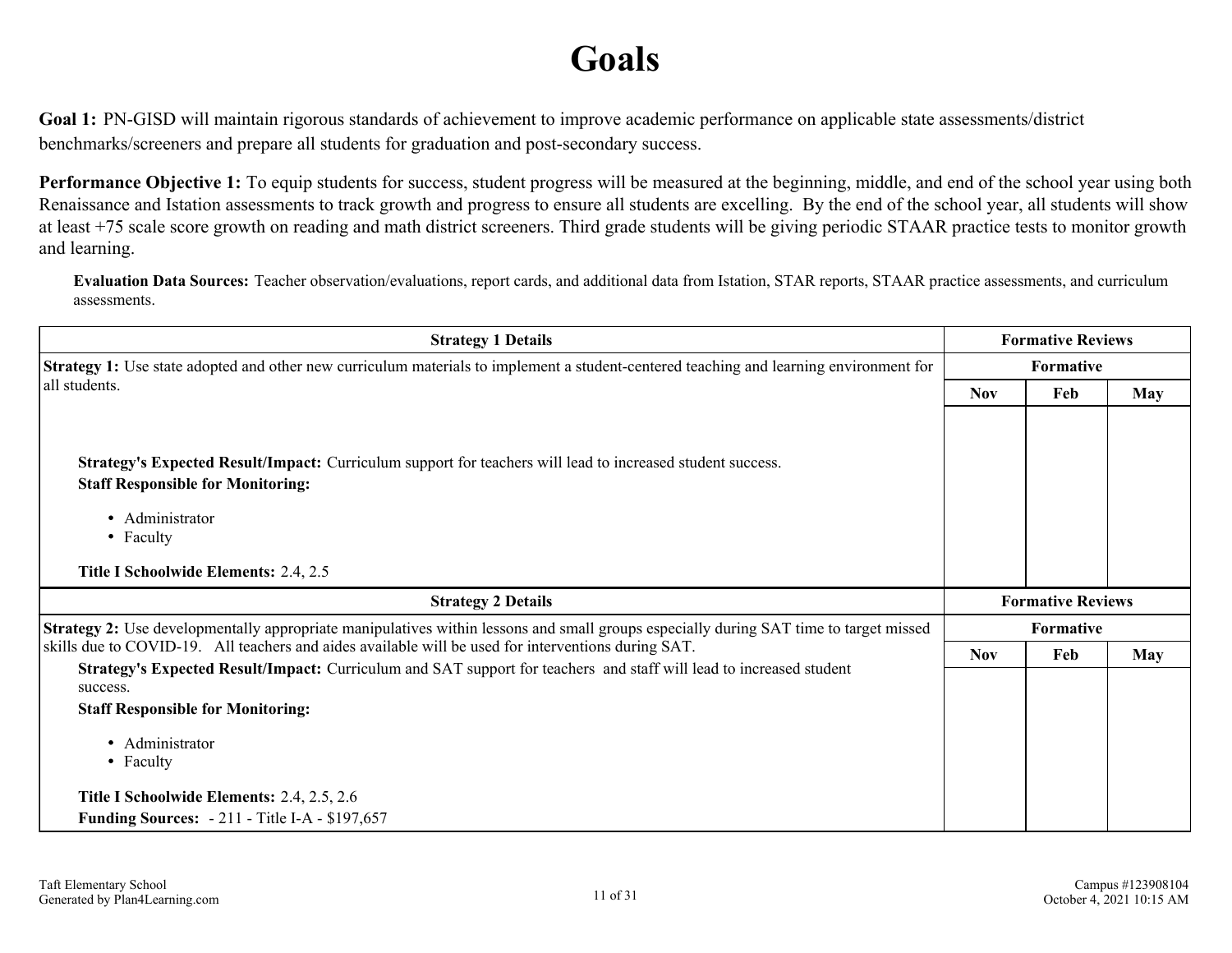| <b>Strategy 3 Details</b>                                                                                                                                       |            | <b>Formative Reviews</b> |            |
|-----------------------------------------------------------------------------------------------------------------------------------------------------------------|------------|--------------------------|------------|
| Strategy 3: Utilize technology during instruction and centers to enhance readiness literacy and math skills.                                                    |            | Formative                |            |
| Strategy's Expected Result/Impact: Utilizing technology effectively during instruction and intervention will lead to increased<br>student success.              | <b>Nov</b> | Feb                      | <b>May</b> |
| <b>Staff Responsible for Monitoring:</b>                                                                                                                        |            |                          |            |
| • Administrator<br>• Faculty                                                                                                                                    |            |                          |            |
| <b>Title I Schoolwide Elements: 2.4</b>                                                                                                                         |            |                          |            |
| <b>Funding Sources:</b> - 199 - General Fund - \$1,000                                                                                                          |            |                          |            |
| <b>Strategy 4 Details</b>                                                                                                                                       |            | <b>Formative Reviews</b> |            |
| Strategy 4: Follow IEP goals, objectives and schedule of services for all students with disabilities.                                                           |            | Formative                |            |
| Strategy's Expected Result/Impact: Special education students will be served according to their IEP, so they are successful<br>according to the plan set forth. | <b>Nov</b> | Feb                      | <b>May</b> |
| <b>Staff Responsible for Monitoring:</b>                                                                                                                        |            |                          |            |
| • Administrator<br>• Special Education Director<br>• Faculty<br><b>Title I Schoolwide Elements: 2.4</b>                                                         |            |                          |            |
| <b>Funding Sources: -225 - IDEA B (Preschool)</b>                                                                                                               |            |                          |            |
| Discontinue<br>100%<br>Accomplished<br>Continue/Modify<br>No Progress                                                                                           |            |                          |            |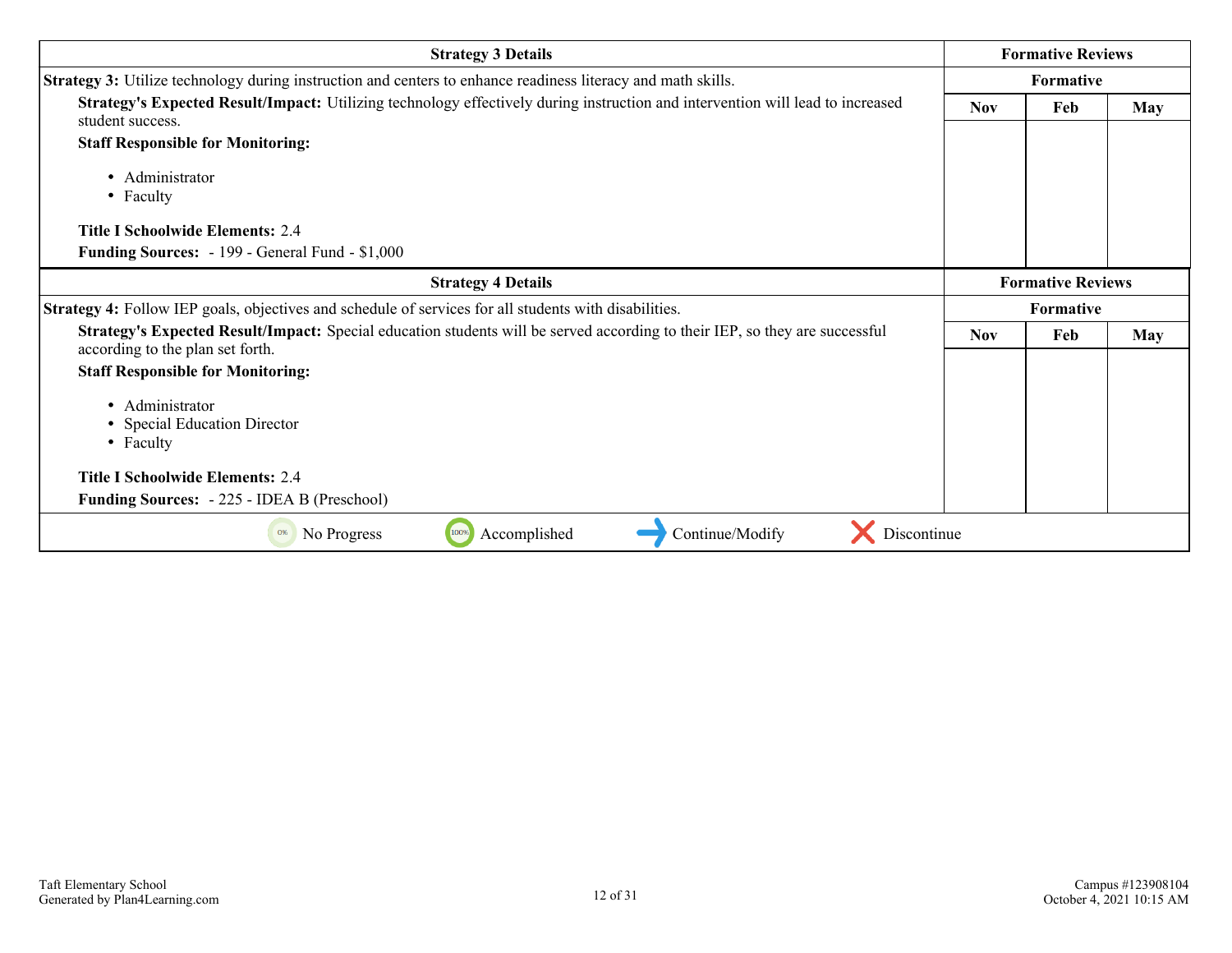**Goal 1:** PN-GISD will maintain rigorous standards of achievement to improve academic performance on applicable state assessments/district benchmarks/screeners and prepare all students for graduation and post-secondary success.

**Performance Objective 2:** To equip all students for success, economically disadvantaged, at-risk students, LEP students and special education students will show improvement on the end of year screenings.

**Evaluation Data Sources:** Teacher observation/evaluations, report cards, and additional data from mclass, STAR reports, and curriculum assessments.

| <b>Strategy 1 Details</b>                                                                                                                                       |                          | <b>Formative Reviews</b> |            |
|-----------------------------------------------------------------------------------------------------------------------------------------------------------------|--------------------------|--------------------------|------------|
| Strategy 1: Provide an environment that is sensitive to learning differences (LEP, at-risk, SPED, etc.) through the use of books,                               |                          | Formative                |            |
| environmental print, and other resources.                                                                                                                       | <b>Nov</b>               | Feb                      |            |
| Strategy's Expected Result/Impact: Curriculum support for teachers will lead to increased student success.                                                      |                          |                          | May        |
| <b>Staff Responsible for Monitoring:</b>                                                                                                                        |                          |                          |            |
| • Administrator                                                                                                                                                 |                          |                          |            |
| • Faculty                                                                                                                                                       |                          |                          |            |
| Title I Schoolwide Elements: 2.4, 2.6                                                                                                                           |                          |                          |            |
| Funding Sources: - Campus Funds, - 199 - General Fund - 199                                                                                                     |                          |                          |            |
| <b>Strategy 2 Details</b>                                                                                                                                       | <b>Formative Reviews</b> |                          |            |
| Strategy 2: Emphasize sequencing, phonics, vocabulary, listening, and articulation activities with identified speech students.                                  | Formative                |                          |            |
| Strategy's Expected Result/Impact: Special education students will be served according to their IEP, so they are successful                                     | <b>Nov</b>               | Feb                      | <b>May</b> |
| according to the plan set forth.                                                                                                                                |                          |                          |            |
| <b>Staff Responsible for Monitoring:</b>                                                                                                                        |                          |                          |            |
| • Administrator                                                                                                                                                 |                          |                          |            |
| • Speech Teacher                                                                                                                                                |                          |                          |            |
| Funding Sources: - 263 - Title III                                                                                                                              |                          |                          |            |
| <b>Strategy 3 Details</b>                                                                                                                                       |                          | <b>Formative Reviews</b> |            |
| Strategy 3: 4) Follow IEP goals, objectives and schedule of services for all students with disabilities.                                                        |                          | Formative                |            |
| Strategy's Expected Result/Impact: Special education students will be served according to their IEP, so they are successful<br>according to the plan set forth. | <b>Nov</b>               | Feb                      | May        |
| <b>Staff Responsible for Monitoring:</b>                                                                                                                        |                          |                          |            |
| · Administrator                                                                                                                                                 |                          |                          |            |
| • Faculty                                                                                                                                                       |                          |                          |            |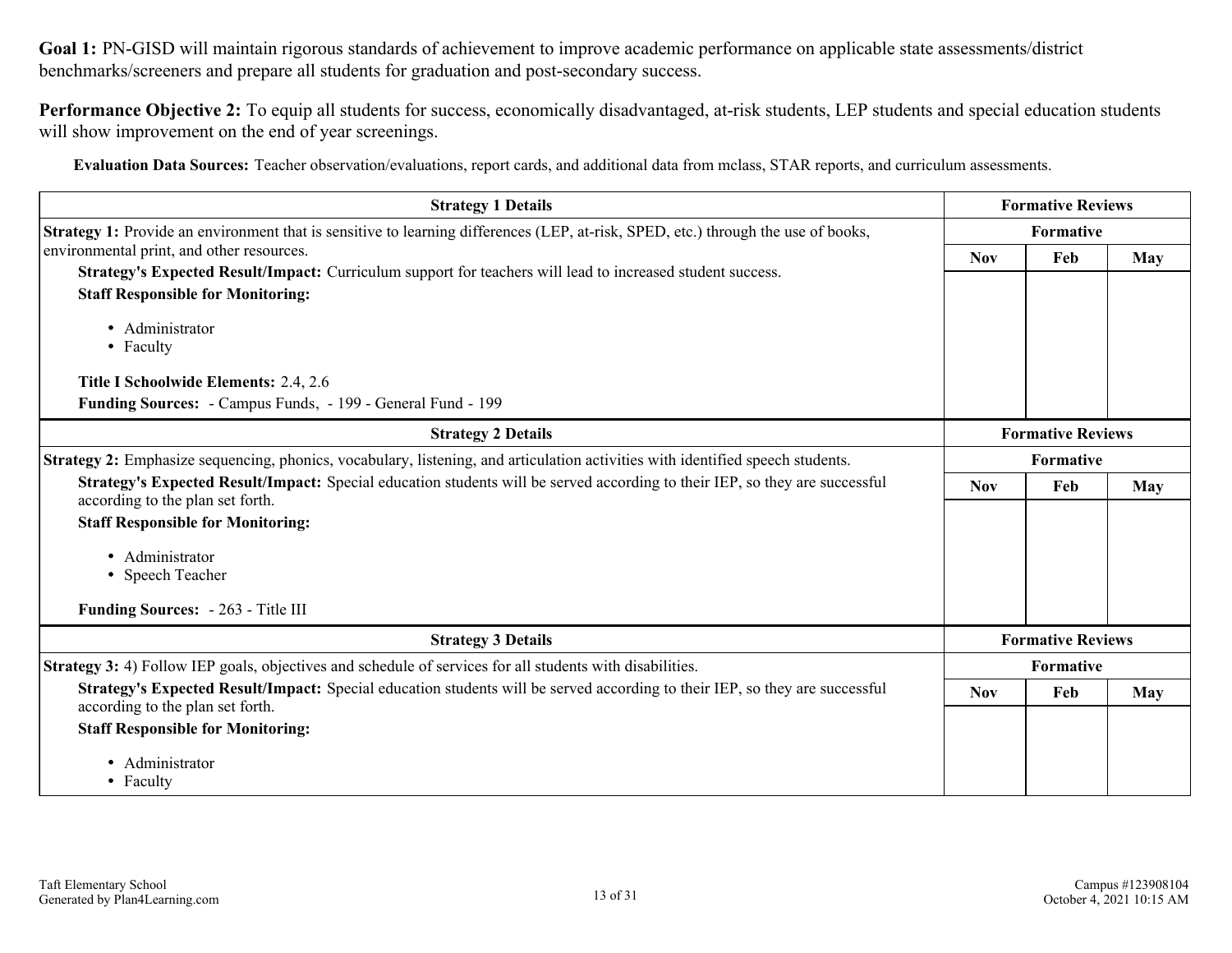| <b>Strategy 4 Details</b>                                                                                                                                                        |                  | <b>Formative Reviews</b> |     |
|----------------------------------------------------------------------------------------------------------------------------------------------------------------------------------|------------------|--------------------------|-----|
| Strategy 4: In accordance with the prioritized needs assessment, this campus will implement varied and effective instructional strategies                                        | <b>Formative</b> |                          |     |
| in reading and math to improve the academic achievement of diverse learners (at-risk, economically disadvantaged, LEP, SPED, etc.) and<br>close the identified achievement gaps. | <b>Nov</b>       | Feb                      | May |
| Strategy's Expected Result/Impact: Curriculum support for teachers will lead to increased student success.                                                                       |                  |                          |     |
| <b>Staff Responsible for Monitoring:</b>                                                                                                                                         |                  |                          |     |
| • Administrator<br>• Faculty                                                                                                                                                     |                  |                          |     |
| Title I Schoolwide Elements: 2.4, 2.6                                                                                                                                            |                  |                          |     |
| Discontinue<br>Accomplished<br>Continue/Modify<br>No Progress                                                                                                                    |                  |                          |     |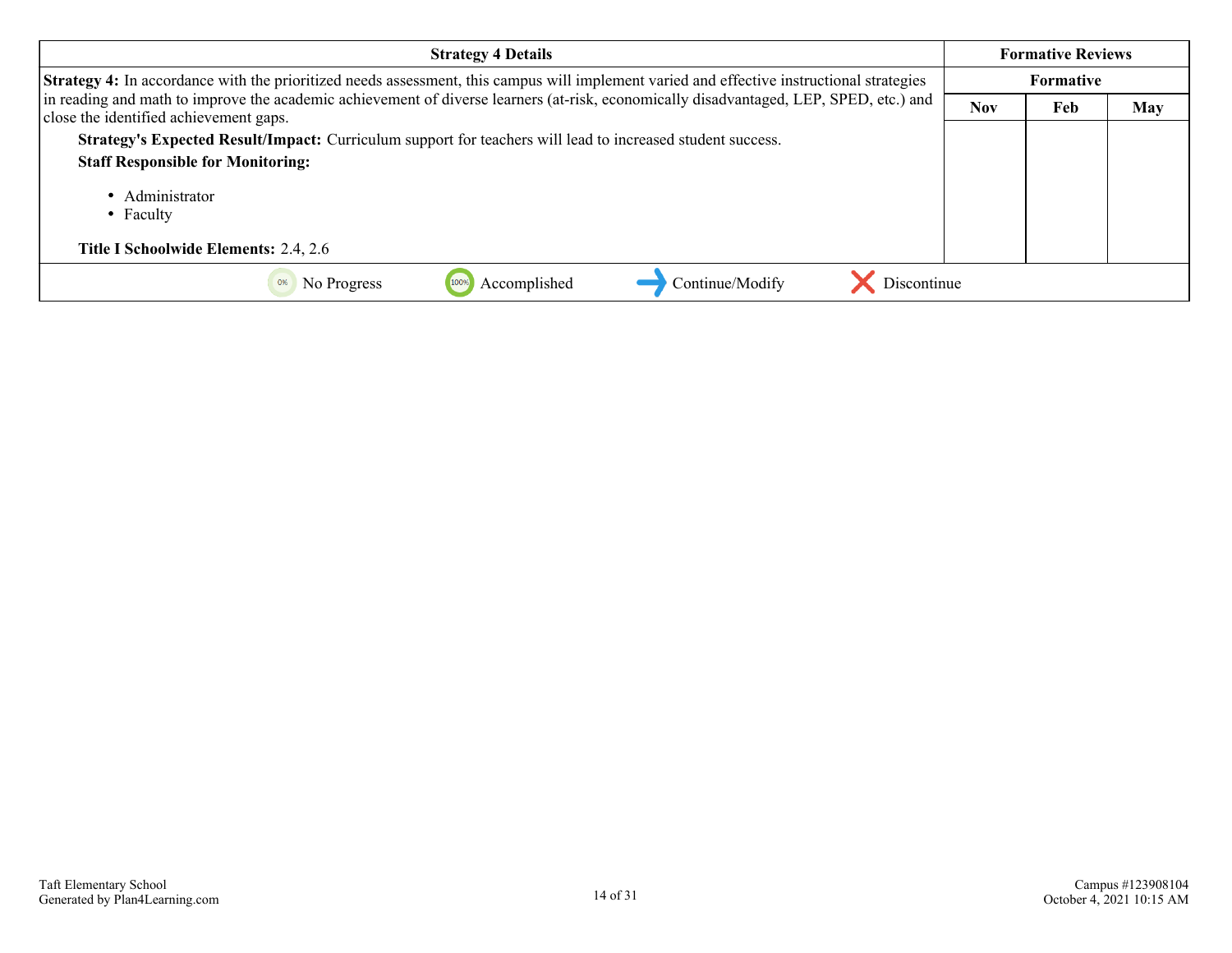**Goal 1:** PN-GISD will maintain rigorous standards of achievement to improve academic performance on applicable state assessments/district benchmarks/screeners and prepare all students for graduation and post-secondary success.

**Performance Objective 3:** The district will seek continuous student performance improvement by focusing on early childhood math. The percentage of 3rd grade students that score meets grade level or above on STAAR Math will increase from 59% to 61% by June 2024.

**HB3 Goal**

**Evaluation Data Sources:** STAAR Reports, CLI Engage Reports, STAR Math Reports

| <b>Strategy 1 Details</b>                                                                                                                    | <b>Formative Reviews</b> |                          |     |
|----------------------------------------------------------------------------------------------------------------------------------------------|--------------------------|--------------------------|-----|
| Strategy 1: The percent of Pre-K students that score "on track" on CLI Engage in math will increase from 91% to 93% by June 2024.            | <b>Formative</b>         |                          |     |
| Strategy's Expected Result/Impact: Building a strong math foundation in our Pre-K students.                                                  | <b>Nov</b>               | Feb                      | May |
| Staff Responsible for Monitoring: Campus principals, Curriculum Coordinators, Deputy Superintendent                                          |                          |                          |     |
| <b>Strategy 2 Details</b>                                                                                                                    |                          | <b>Formative Reviews</b> |     |
| <b>Strategy 2:</b> The percent of 1st-3rd grade students that score at or above benchmark (40%+) in Star Renaissance Math will increase from | <b>Formative</b>         |                          |     |
| 79% to 81% by June 24                                                                                                                        | <b>Nov</b>               | Feb                      | May |
| Strategy's Expected Result/Impact: Build a strong math foundation in our early learners                                                      |                          |                          |     |
| Staff Responsible for Monitoring: Campus Principals, Curriculum Coordinators, Deputy Superintendent                                          |                          |                          |     |
| Accomplished<br>Discontinue<br>Continue/Modify<br>No Progress<br>100%                                                                        |                          |                          |     |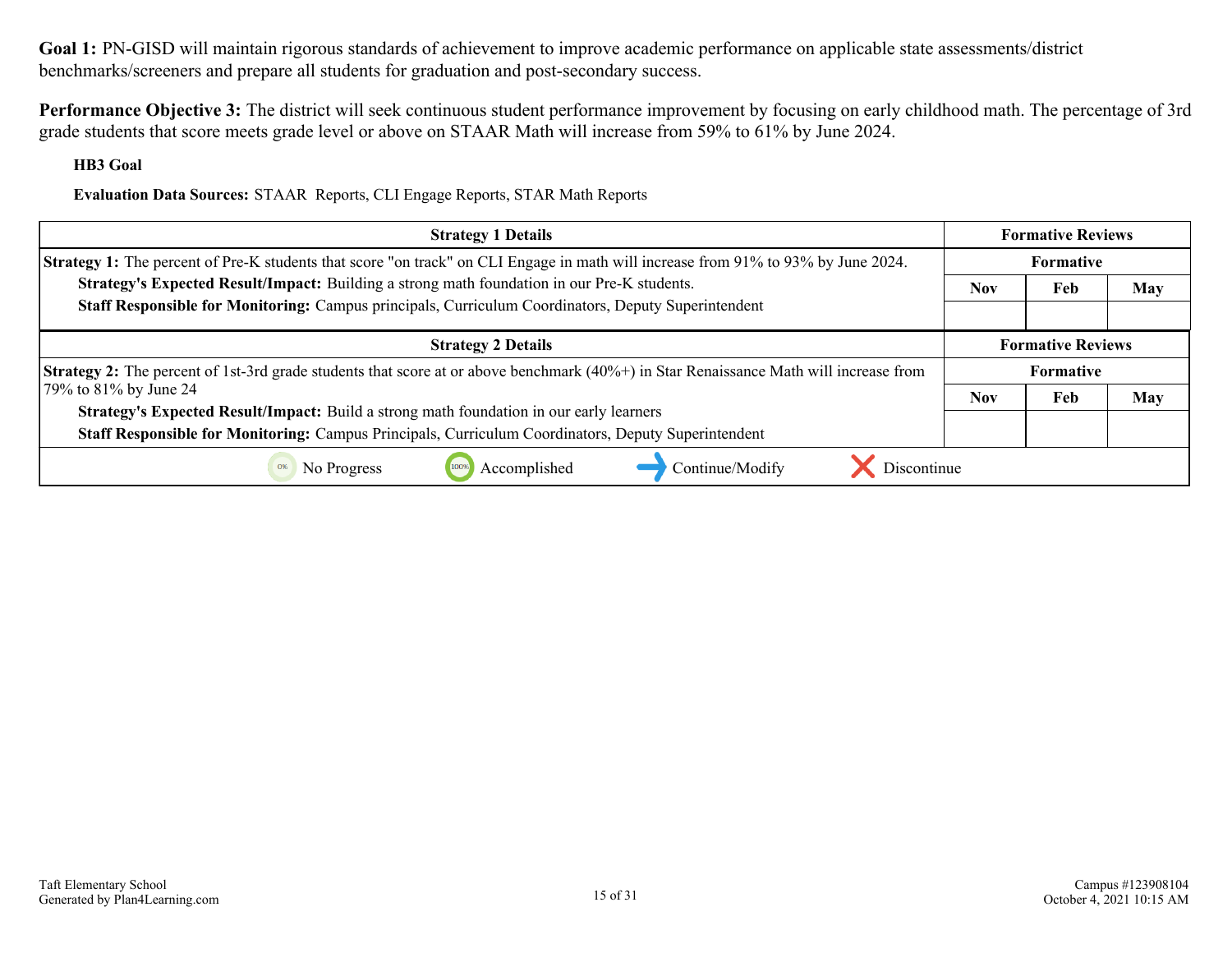**Goal 1:** PN-GISD will maintain rigorous standards of achievement to improve academic performance on applicable state assessments/district benchmarks/screeners and prepare all students for graduation and post-secondary success.

**Performance Objective 4:** The district will seek continuous student performance by focusing on early childhood literacy. The percentage of 3rd grade students that score meets grade level or above on STAAR reading will increase from 52% to 54% by June 2024.

**HB3 Goal**

**Evaluation Data Sources:** STAAR Reports CLI Engage Reports, STAR Early Literacy Reports, STAR Reading Reports

| <b>Strategy 1 Details</b>                                                                                                                  | <b>Formative Reviews</b> |                  |     |
|--------------------------------------------------------------------------------------------------------------------------------------------|--------------------------|------------------|-----|
| <b>Strategy 1:</b> The percent of Pre-K students that score "on track" on CLI Engage in reading will increase from 33% to 35% by June 2024 |                          | <b>Formative</b> |     |
| Strategy's Expected Result/Impact: Building a strong early literacy foundation in our early learners                                       | <b>Nov</b>               | Feb              | May |
| Staff Responsible for Monitoring: Campus Principals, Curriculum Coordinators, Deputy Superintendent                                        |                          |                  |     |
| <b>Strategy 2 Details</b>                                                                                                                  | <b>Formative Reviews</b> |                  |     |
| <b>Strategy 2:</b> The percent of 1st-3rd grade students that score at or above benchmark (40%+) in Star Renaissance Reading will increase | <b>Formative</b>         |                  |     |
| from 69% to 71% by June 2024.                                                                                                              | <b>Nov</b>               | Feb              | May |
| Strategy's Expected Result/Impact: A strong early literacy foundation by our early learners                                                |                          |                  |     |
| Staff Responsible for Monitoring: Campus Principals, Curriculum Coordinators, Deputy Superintendent                                        |                          |                  |     |
| Accomplished<br>Continue/Modify<br>Discontinue<br>No Progress                                                                              |                          |                  |     |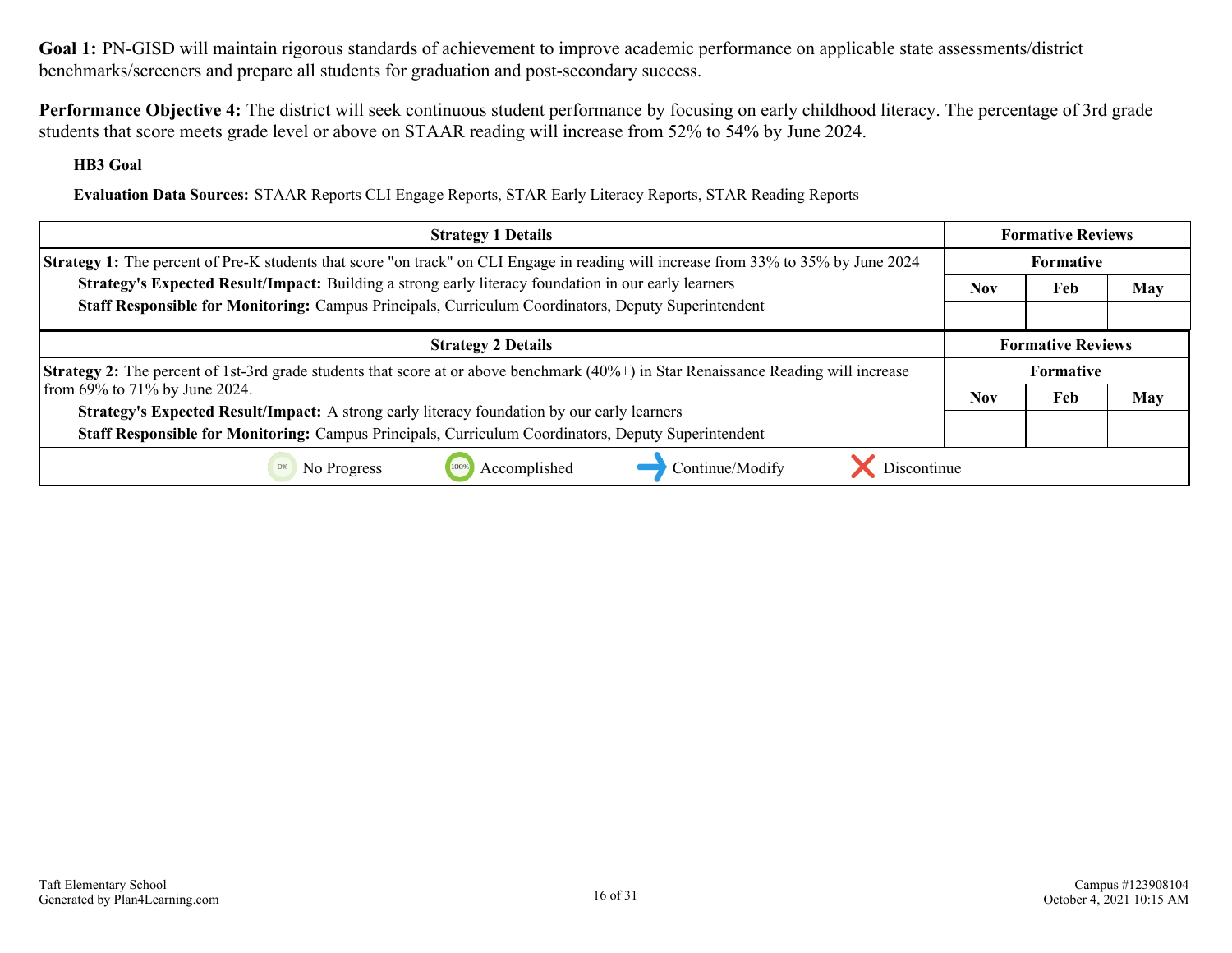<span id="page-16-0"></span>**Goal 2:** PN-GISD will establish and maintain programs to encourage higher attendance.

**Performance Objective 1:** To attain an average student attendance rate of at least 96% for the 2021-2022 school year.

**Evaluation Data Sources:** Attendance Reports

| <b>Strategy 1 Details</b>                                                                                                                        |            | <b>Formative Reviews</b> |     |  |
|--------------------------------------------------------------------------------------------------------------------------------------------------|------------|--------------------------|-----|--|
| Strategy 1: Provide perfect attendance awards and other incentives for students.                                                                 |            | Formative                |     |  |
| Strategy's Expected Result/Impact: Campus attendance initiatives will lead to increased student attendance.                                      | <b>Nov</b> | <b>May</b>               |     |  |
| <b>Staff Responsible for Monitoring:</b>                                                                                                         |            |                          |     |  |
| • Principal                                                                                                                                      |            |                          |     |  |
| • Faculty                                                                                                                                        |            |                          |     |  |
| Funding Sources: - 199 - General Fund - \$50                                                                                                     |            |                          |     |  |
| <b>Strategy 2 Details</b>                                                                                                                        |            | <b>Formative Reviews</b> |     |  |
| Strategy 2: Contact parents of students with excessive absences.                                                                                 |            | Formative                |     |  |
| <b>Strategy's Expected Result/Impact:</b>                                                                                                        | <b>Nov</b> | Feb                      | May |  |
| • Attendance Reports                                                                                                                             |            |                          |     |  |
| <b>Staff Responsible for Monitoring:</b>                                                                                                         |            |                          |     |  |
| • Administrator                                                                                                                                  |            |                          |     |  |
| <b>Strategy 3 Details</b>                                                                                                                        |            | <b>Formative Reviews</b> |     |  |
| Strategy 3: Send warning letter to comply with compulsory attendance law, and/or file in Justice of the Peace court to report parents of         |            | Formative                |     |  |
| students with excessive absences.                                                                                                                | <b>Nov</b> | Feb                      | May |  |
| Strategy's Expected Result/Impact: Students will attend school regularly without excessive absences in order to increase<br>student achievement. |            |                          |     |  |
| <b>Staff Responsible for Monitoring:</b>                                                                                                         |            |                          |     |  |
| • Administrators                                                                                                                                 |            |                          |     |  |
| 100%<br>Accomplished<br>Continue/Modify<br>No Progress<br>Discontinue<br>0%                                                                      |            |                          |     |  |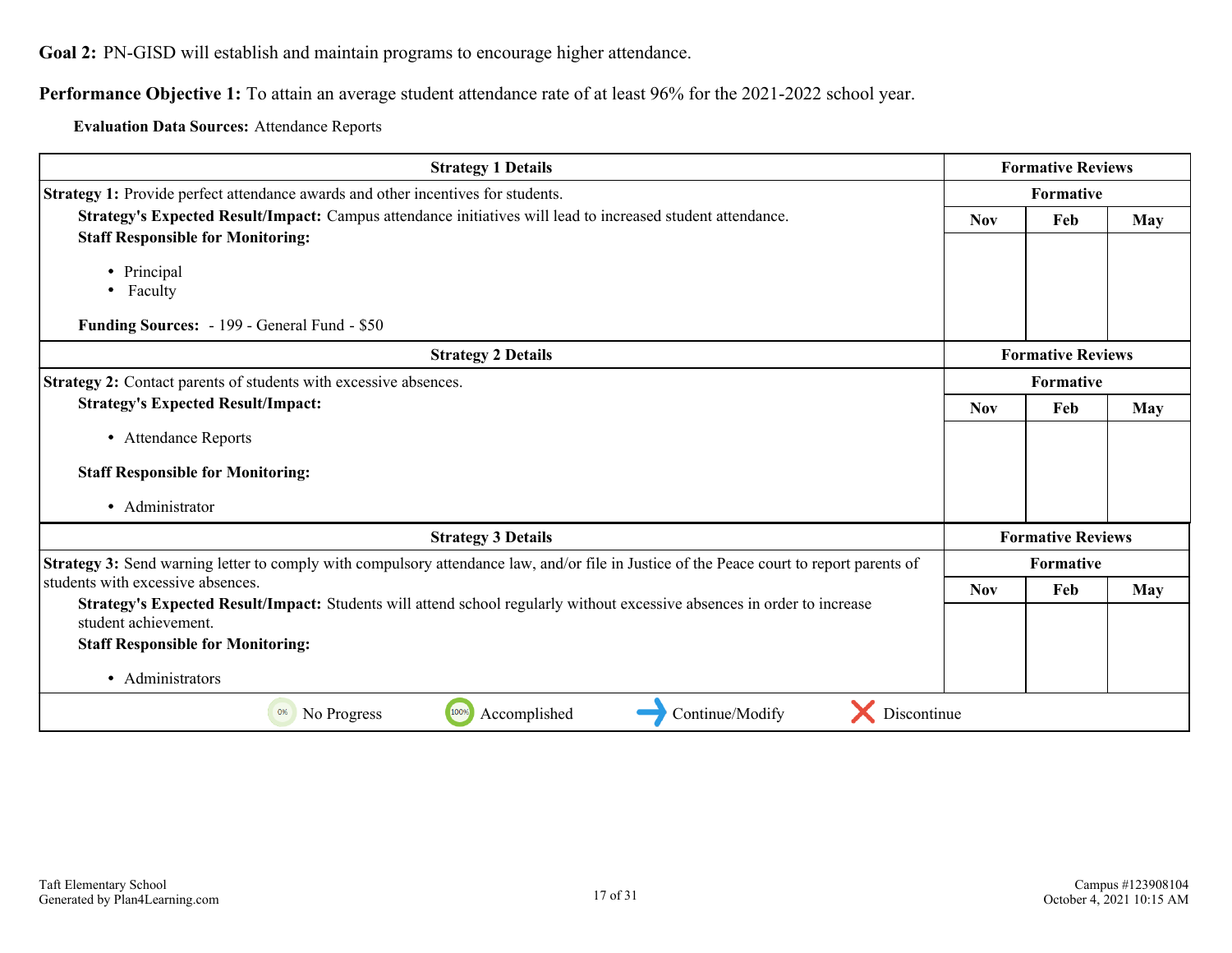<span id="page-17-0"></span>**Goal 3:** A safe and orderly environment will be maintained, supported, and continuously improved by all PN-GISD personnel.

**Performance Objective 1:** To ensure a safe school environment that encourages and promotes positive behavior and academic learning.

**Evaluation Data Sources:** Observation, responses and behaviors, faculty and parent feedback.

| <b>Strategy 1 Details</b>                                                                                                                                     |            | <b>Formative Reviews</b> |            |
|---------------------------------------------------------------------------------------------------------------------------------------------------------------|------------|--------------------------|------------|
| Strategy 1: Conduct safety drills (Fire, "Duck & Cover," Shelter in Place, Lock Down, Reverse Evacuation)                                                     |            | Formative                |            |
| Strategy's Expected Result/Impact: Knowing what to do in an emergency situation will keep students and staff safe in the<br>event something occurs on campus. | <b>Nov</b> | Feb                      | <b>May</b> |
| <b>Staff Responsible for Monitoring:</b>                                                                                                                      |            |                          |            |
| · Administrator<br>• Faculty                                                                                                                                  |            |                          |            |
| Funding Sources: - 199 - General Fund                                                                                                                         |            |                          |            |
| <b>Strategy 2 Details</b>                                                                                                                                     |            | <b>Formative Reviews</b> |            |
| Strategy 2: The faculty and staff will review the campus Crisis Management plan and CPI plan.                                                                 |            | Formative                |            |
| Strategy's Expected Result/Impact: Knowing what to do in an emergency situation will keep students and staff safe in the                                      | <b>Nov</b> | Feb                      | May        |
| event something occurs on campus.                                                                                                                             |            |                          |            |
| <b>Staff Responsible for Monitoring:</b>                                                                                                                      |            |                          |            |
| • Administrator                                                                                                                                               |            |                          |            |
| • C.I.C. (Campus Improvement Committee)                                                                                                                       |            |                          |            |
| • Faculty                                                                                                                                                     |            |                          |            |
| Funding Sources: - 199 - General Fund                                                                                                                         |            |                          |            |
| <b>Strategy 3 Details</b>                                                                                                                                     |            | <b>Formative Reviews</b> |            |
| <b>Strategy 3:</b> The campus Principal will ensure that students and faculty comply with district acceptable use policies.                                   |            | Formative                |            |
| Strategy's Expected Result/Impact: If students and staff comply with the acceptable use policy web and internet services will<br>be used properly.            | <b>Nov</b> | Feb                      | <b>May</b> |
| <b>Staff Responsible for Monitoring:</b>                                                                                                                      |            |                          |            |
| • Administrator                                                                                                                                               |            |                          |            |
| • Faculty                                                                                                                                                     |            |                          |            |
|                                                                                                                                                               |            |                          |            |
| Funding Sources: - 199 - General Fund                                                                                                                         |            |                          |            |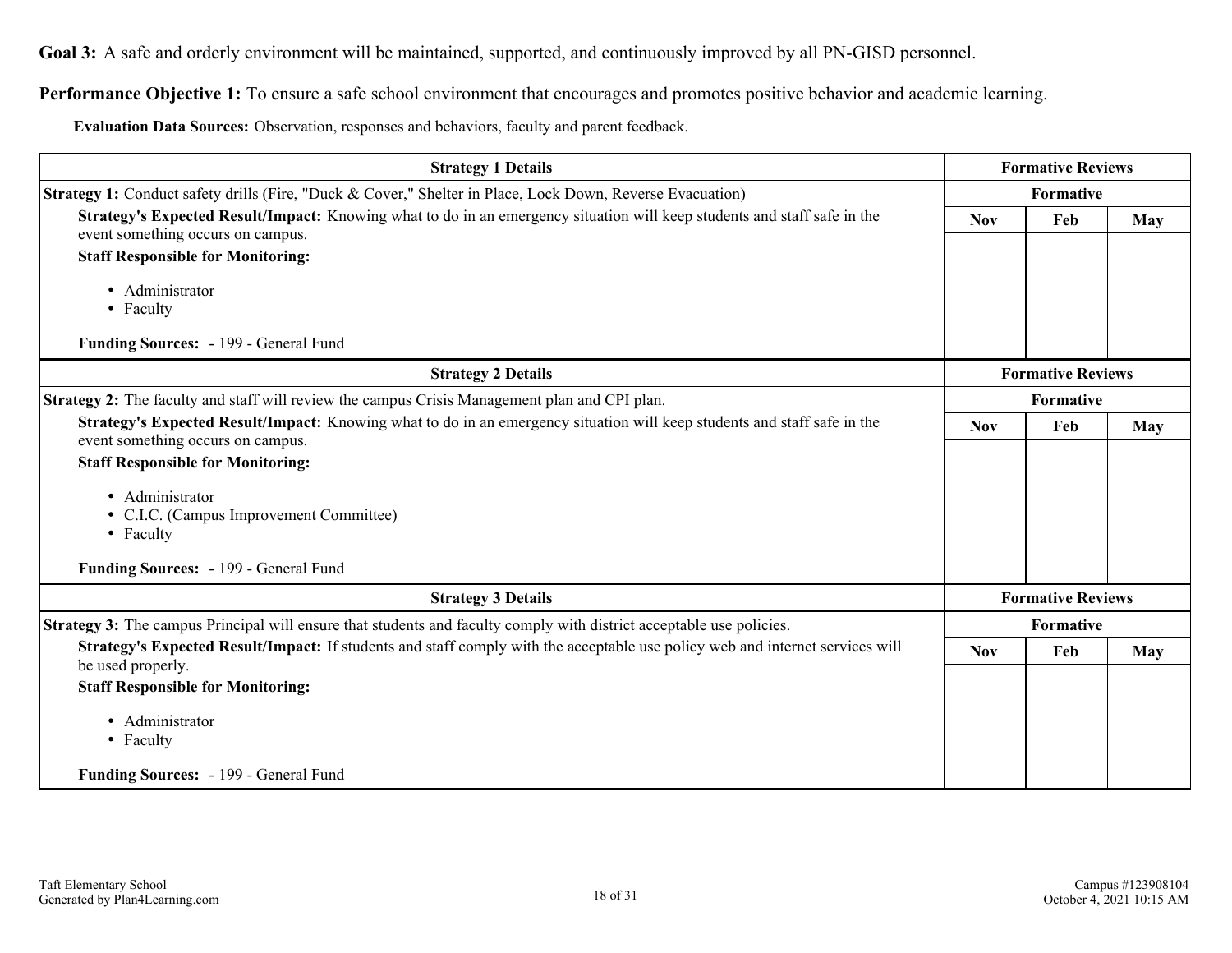| <b>Strategy 4 Details</b>                                                                                                                                                      |            | <b>Formative Reviews</b> |            |
|--------------------------------------------------------------------------------------------------------------------------------------------------------------------------------|------------|--------------------------|------------|
| <b>Strategy 4:</b> Staff will be provided training or a refresher course for Immediate Response to an Armed Intruder by implementing in the                                    |            | <b>Formative</b>         |            |
| classroom strategies to run, lock, and/or fight in the case of an armed intruder.                                                                                              | <b>Nov</b> | Feb                      | May        |
| Strategy's Expected Result/Impact: Refresher training will reinforce safety protocols.                                                                                         |            |                          |            |
| <b>Staff Responsible for Monitoring:</b>                                                                                                                                       |            |                          |            |
| • District Personal                                                                                                                                                            |            |                          |            |
| • Trained Instructors                                                                                                                                                          |            |                          |            |
| Administrator                                                                                                                                                                  |            |                          |            |
| • Faculty                                                                                                                                                                      |            |                          |            |
| • Local Law Enforcement                                                                                                                                                        |            |                          |            |
| Funding Sources: - 199 - General Fund                                                                                                                                          |            |                          |            |
| <b>Strategy 5 Details</b>                                                                                                                                                      |            | <b>Formative Reviews</b> |            |
| Strategy 5: Provide drug awareness through Red Ribbon Week activities and distribution of materials.                                                                           |            | Formative                |            |
| Strategy's Expected Result/Impact: Providing students with drug awareness information will help students make better<br>decisions if faced in a future drug related situation. | <b>Nov</b> | Feb                      | <b>May</b> |
| <b>Staff Responsible for Monitoring:</b>                                                                                                                                       |            |                          |            |
| • Administrator<br>• Elementary Counselors                                                                                                                                     |            |                          |            |
| 100%<br>Accomplished<br>Continue/Modify<br>Discontinue<br>0%<br>No Progress                                                                                                    |            |                          |            |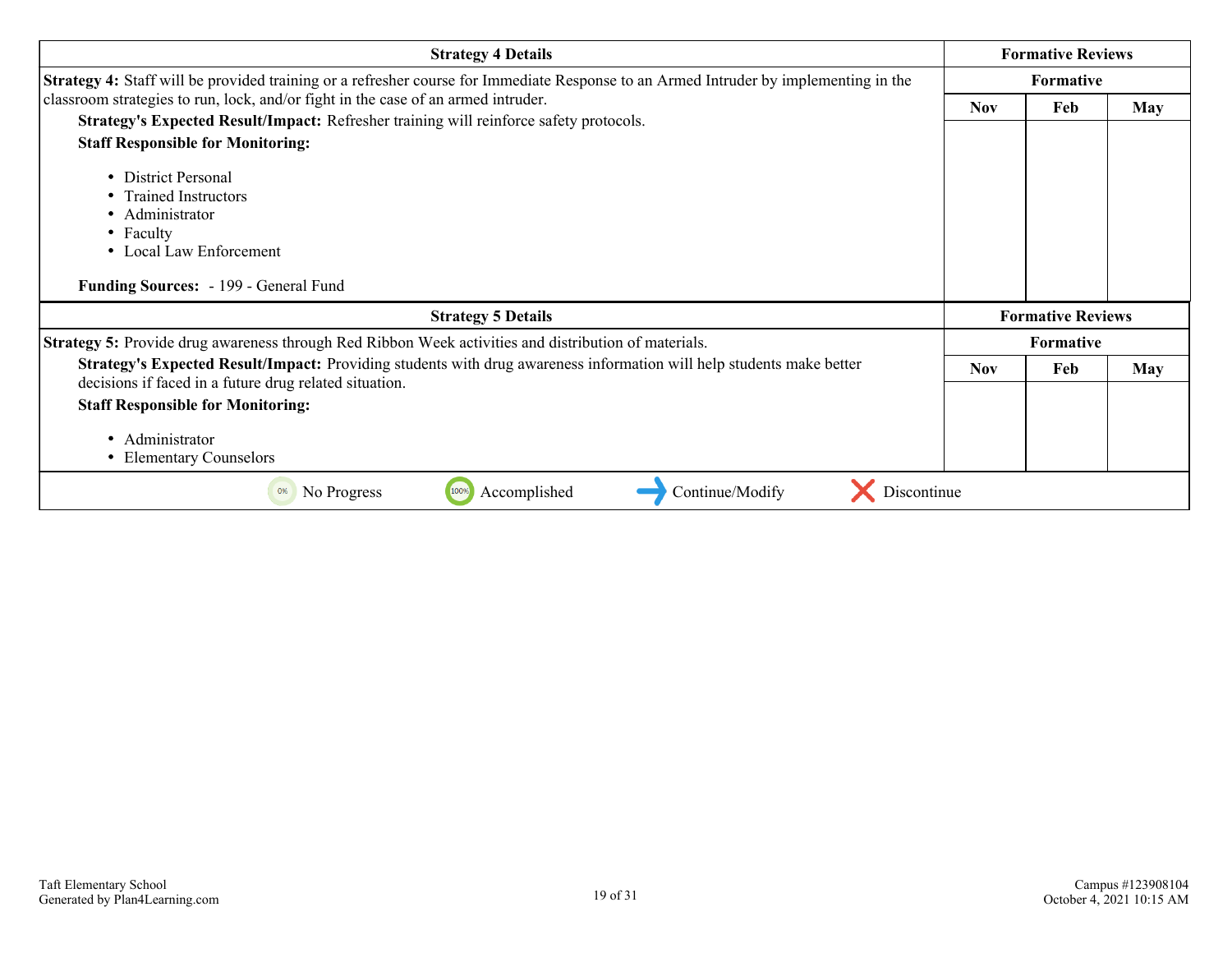**Goal 3:** A safe and orderly environment will be maintained, supported, and continuously improved by all PN-GISD personnel.

## Performance Objective 2: To ensure a safe school environment for students, teachers, staff

**Evaluation Data Sources:** Drill documentation, Raptor documentation, Accident reports

| <b>Strategy 1 Details</b>                                                                                                                                  | <b>Formative Reviews</b> |                                 |            |  |
|------------------------------------------------------------------------------------------------------------------------------------------------------------|--------------------------|---------------------------------|------------|--|
| <b>Strategy 1:</b> All visitors will sign in at the office and will be issued a badge                                                                      | <b>Formative</b>         |                                 |            |  |
| <b>Strategy's Expected Result/Impact:</b> This will identify visitors and will help keep track of who is on the campus.                                    |                          | <b>Nov</b><br>Feb<br><b>May</b> |            |  |
| <b>Staff Responsible for Monitoring:</b>                                                                                                                   |                          |                                 |            |  |
| • Secretary/Nurse                                                                                                                                          |                          |                                 |            |  |
| <b>Strategy 2 Details</b>                                                                                                                                  |                          | <b>Formative Reviews</b>        |            |  |
| <b>Strategy 2:</b> Communicate rules and procedures to parents, community and make available the Student Code of Conduct                                   |                          | Formative                       |            |  |
| Strategy's Expected Result/Impact: Communicating to all state holders will help run a safe and orderly environment.                                        | <b>Nov</b><br>Feb        |                                 | <b>May</b> |  |
| <b>Staff Responsible for Monitoring:</b>                                                                                                                   |                          |                                 |            |  |
| • Administrator                                                                                                                                            |                          |                                 |            |  |
| <b>Strategy 3 Details</b>                                                                                                                                  |                          | <b>Formative Reviews</b>        |            |  |
| <b>Strategy 3: Provide Handle With Care training to faculty</b>                                                                                            |                          | <b>Formative</b>                |            |  |
| Strategy's Expected Result/Impact: Appropriate staff will be trained to be able to handle students with severe behavior<br>problems if a situation occurs. | <b>Nov</b><br>Feb        |                                 | <b>May</b> |  |
| <b>Staff Responsible for Monitoring:</b>                                                                                                                   |                          |                                 |            |  |
| • Administrator                                                                                                                                            |                          |                                 |            |  |
| 100%<br>Accomplished<br>Continue/Modify<br>Discontinue<br>0%<br>No Progress                                                                                |                          |                                 |            |  |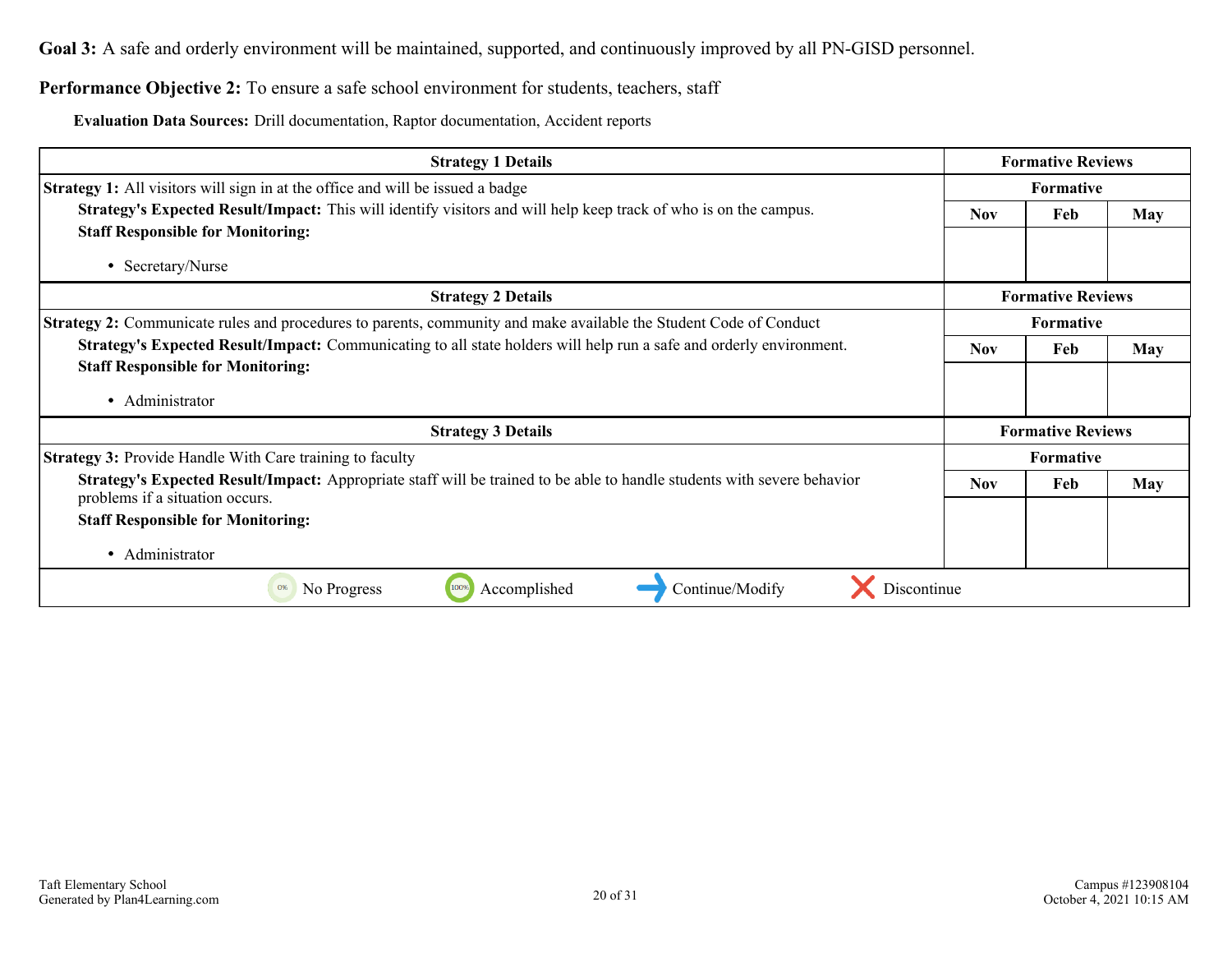**Goal 3:** A safe and orderly environment will be maintained, supported, and continuously improved by all PN-GISD personnel.

**Performance Objective 3:** Taft will follow guidance from PN-GISD, TEA, CDC, AAP, governor, county government, and local heath authorities regarding COVID safety guidelines in our schools.

**Evaluation Data Sources:** COVID data from PN-GISD, TEA, CDC, etc.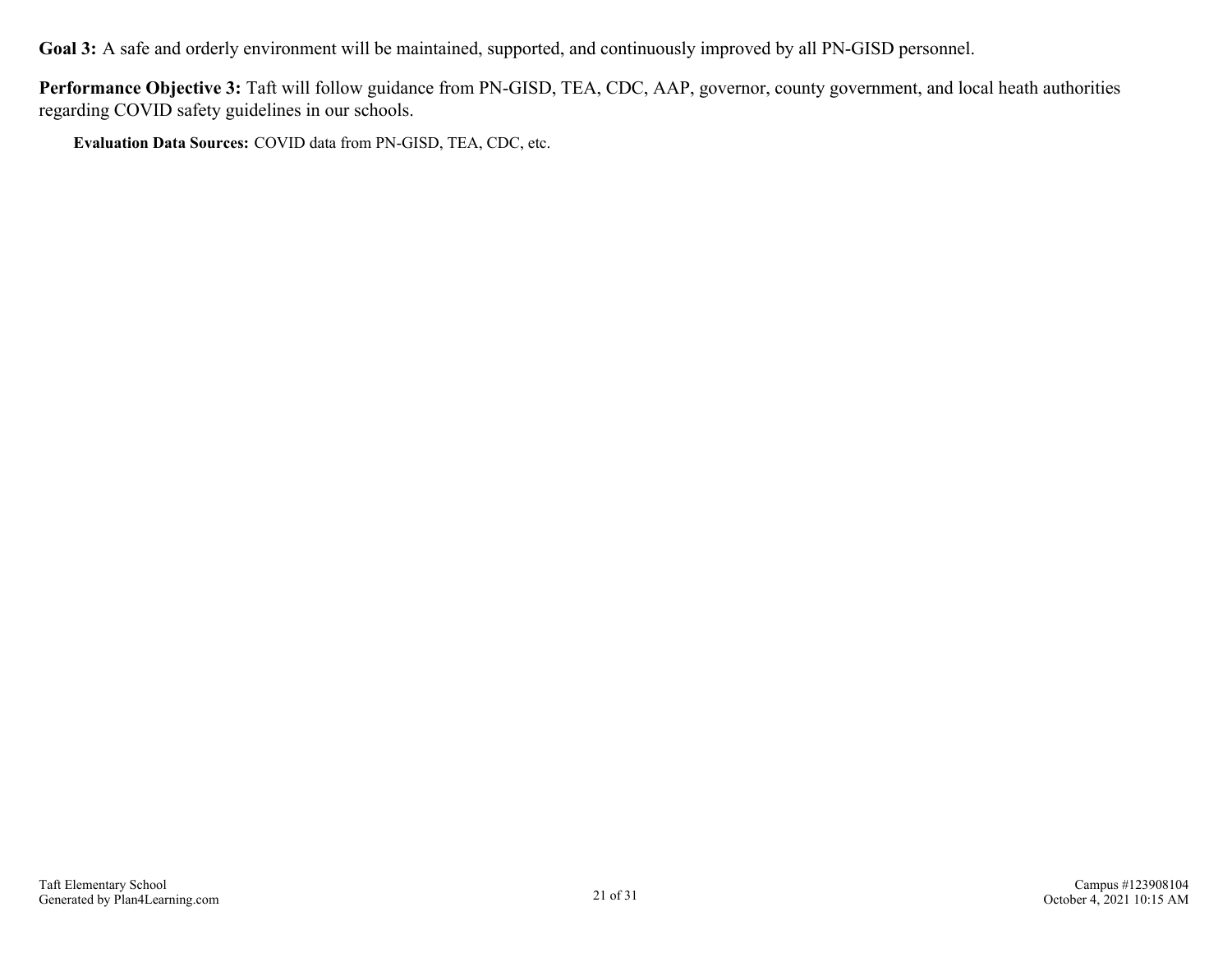<span id="page-21-0"></span>**Goal 4:** All PN-GISD teachers will be provided high-quality professional development.

**Performance Objective 1:** Staff will be provided staff development on areas determined by their strengths and weaknesses as well as the campus needs.

**Evaluation Data Sources:** Staff Development Evaluations and Teacher Feedback

| <b>Strategy 1 Details</b>                                                                                                                                                                     |            | <b>Formative Reviews</b> |            |  |
|-----------------------------------------------------------------------------------------------------------------------------------------------------------------------------------------------|------------|--------------------------|------------|--|
| <b>Strategy 1:</b> Allow teacher feedback to determine staff development needs for the school.                                                                                                |            | Formative                |            |  |
| Strategy's Expected Result/Impact: Staff development geared to teacher feedback and needs will ultimately lead to student<br>success and a safe, orderly, and successful working environment. | <b>Nov</b> | Feb                      | <b>May</b> |  |
| <b>Staff Responsible for Monitoring:</b>                                                                                                                                                      |            |                          |            |  |
| • Administrator                                                                                                                                                                               |            |                          |            |  |
| Funding Sources: - 199 - General Fund                                                                                                                                                         |            |                          |            |  |
| <b>Strategy 2 Details</b>                                                                                                                                                                     |            | <b>Formative Reviews</b> |            |  |
| <b>Strategy 2:</b> Select high quality speakers and workshops for teachers to attend.                                                                                                         |            | <b>Formative</b>         |            |  |
| Strategy's Expected Result/Impact: Staff development geared to teacher feedback and needs will ultimately lead to student<br>success and a safe, orderly, and successful working environment. | <b>Nov</b> | Feb                      | May        |  |
| <b>Staff Responsible for Monitoring:</b>                                                                                                                                                      |            |                          |            |  |
| • Administrator                                                                                                                                                                               |            |                          |            |  |
| <b>Funding Sources:</b> - 199 - General Fund - \$1,000                                                                                                                                        |            |                          |            |  |
| <b>Strategy 3 Details</b>                                                                                                                                                                     |            | <b>Formative Reviews</b> |            |  |
| Strategy 3: Provide staff development to staff and teachers annually to increase awareness and recognition of issues of maltreatment and                                                      |            | <b>Formative</b>         |            |  |
| sexual abuse of children.                                                                                                                                                                     | <b>Nov</b> | Feb                      | May        |  |
| Strategy's Expected Result/Impact: Training will enable teachers and staff to be effective and create awareness.                                                                              |            |                          |            |  |
| <b>Staff Responsible for Monitoring:</b>                                                                                                                                                      |            |                          |            |  |
| • Administrator                                                                                                                                                                               |            |                          |            |  |
| Funding Sources: - 199 - General Fund                                                                                                                                                         |            |                          |            |  |
| 100%<br>Continue/Modify<br>Discontinue<br>No Progress<br>Accomplished<br>0%                                                                                                                   |            |                          |            |  |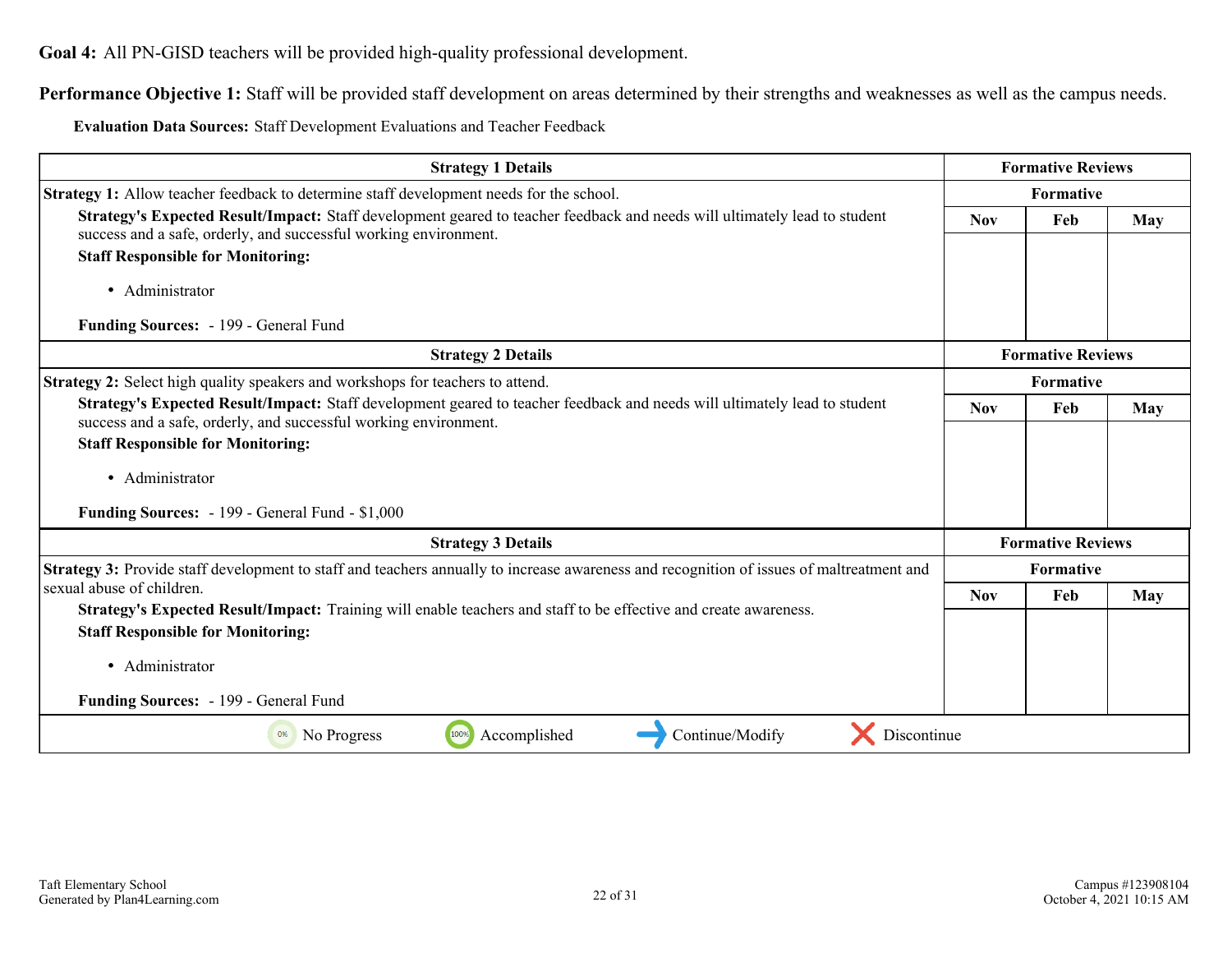<span id="page-22-0"></span>**Goal 5:** PN-GISD personnel will promote effective parent and family engagement through communication, participation, and partnerships in accomplishing the district goals.

**Performance Objective 1:** To involve parents and community members in the educational process and to strengthen communication between the school and community.

**Evaluation Data Sources:** Parent response, volunteer documentation, school faculty and business response, community response, number of parents that are registered, number of parents who are participating, number of students who are participating

| <b>Strategy 1 Details</b>                                                                                                                                                                                                                                                                                                                                                              |            | <b>Formative Reviews</b> |                  |  |  |
|----------------------------------------------------------------------------------------------------------------------------------------------------------------------------------------------------------------------------------------------------------------------------------------------------------------------------------------------------------------------------------------|------------|--------------------------|------------------|--|--|
| <b>Strategy 1:</b> Invite parents to attend a "Meet the Teacher Night" (Open House) and regularly communicate with them via Remind, social                                                                                                                                                                                                                                             |            | Formative                |                  |  |  |
| media, the campus webpage, etc.<br>Strategy's Expected Result/Impact: A "Meet the Teacher Night" before school starts and regular communication will create<br>and foster positive home to school connections.<br><b>Staff Responsible for Monitoring:</b><br>• Administrator<br>• Entire Faculty<br><b>Title I Schoolwide Elements: 3.2</b><br><b>Funding Sources: - Campus Funds</b> | <b>Nov</b> | Feb                      | May              |  |  |
| <b>Strategy 2 Details</b>                                                                                                                                                                                                                                                                                                                                                              |            | <b>Formative Reviews</b> |                  |  |  |
| <b>Strategy 2: Conduct Parent Conferences</b>                                                                                                                                                                                                                                                                                                                                          |            |                          | <b>Formative</b> |  |  |
| Strategy's Expected Result/Impact: Parent conferences will create and foster positive home to school connections to keep an<br>open line of communication regarding the students progress.                                                                                                                                                                                             | <b>Nov</b> | Feb                      | May              |  |  |
| <b>Staff Responsible for Monitoring:</b><br>• Administrator<br>• Teachers<br><b>Title I Schoolwide Elements: 3.2</b><br><b>Funding Sources: - Campus Funds</b>                                                                                                                                                                                                                         |            |                          |                  |  |  |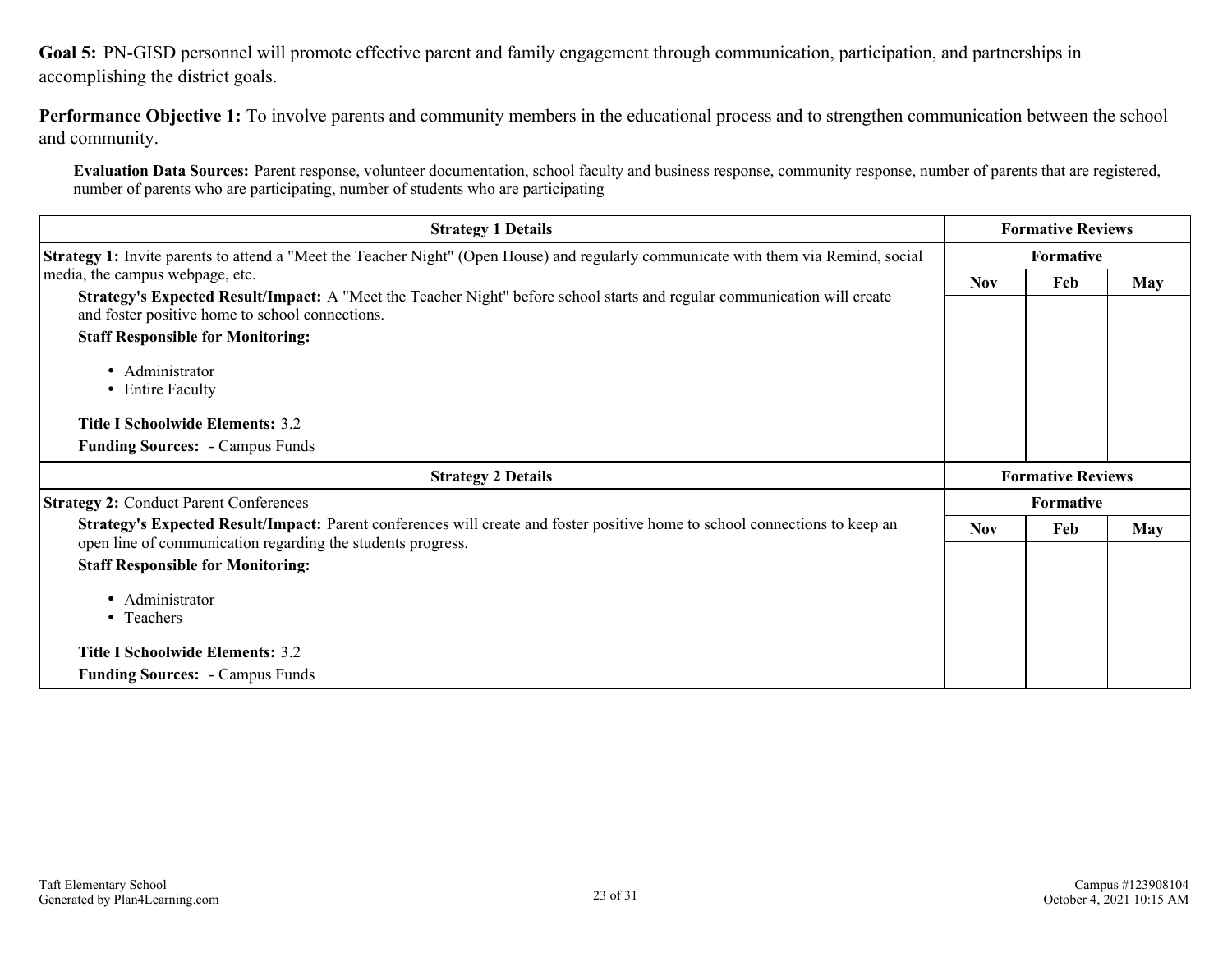| <b>Strategy 3 Details</b>                                                                                                                                                                                                                                                                          |            | <b>Formative Reviews</b> |     |
|----------------------------------------------------------------------------------------------------------------------------------------------------------------------------------------------------------------------------------------------------------------------------------------------------|------------|--------------------------|-----|
| <b>Strategy 3:</b> Encourage parents to utilize Skyward-Family Access                                                                                                                                                                                                                              |            | Formative                |     |
| Strategy's Expected Result/Impact: Parents will have another source to be able to monitor student progress often.<br><b>Staff Responsible for Monitoring:</b>                                                                                                                                      | <b>Nov</b> | Feb                      | May |
| • Administrator<br>• Teachers                                                                                                                                                                                                                                                                      |            |                          |     |
| <b>Title I Schoolwide Elements: 3.1</b><br><b>Funding Sources: - Campus Funds</b>                                                                                                                                                                                                                  |            |                          |     |
| <b>Strategy 4 Details</b>                                                                                                                                                                                                                                                                          |            | <b>Formative Reviews</b> |     |
| Strategy 4: As part of our Family Engagement Policy, all parents will receive a copy of the school-parent compact in either English or                                                                                                                                                             |            | Formative                |     |
| Spanish. It will also be available online.<br>Strategy's Expected Result/Impact: Families will have a better understanding of what programs and interventions our school                                                                                                                           | <b>Nov</b> | Feb                      | May |
| offers to reach students.<br><b>Staff Responsible for Monitoring:</b>                                                                                                                                                                                                                              |            |                          |     |
| • Administrator                                                                                                                                                                                                                                                                                    |            |                          |     |
| Title I Schoolwide Elements: 3.1, 3.2                                                                                                                                                                                                                                                              |            |                          |     |
| <b>Strategy 5 Details</b>                                                                                                                                                                                                                                                                          |            | <b>Formative Reviews</b> |     |
| Strategy 5: Invite parents to attend these meetings or programs for each grade level:                                                                                                                                                                                                              |            | Formative                |     |
| - Class Programs<br>- Title I/CIC Meetings<br>- PTA Meetings                                                                                                                                                                                                                                       | <b>Nov</b> | Feb                      | May |
| All offered at various times and repeated if needed.<br>Strategy's Expected Result/Impact: Families will have a better understanding of school operations and ways to be involved.<br><b>Staff Responsible for Monitoring: Administrator</b><br>Faculty<br><b>Title I Schoolwide Elements: 2.6</b> |            |                          |     |
| Discontinue<br>100%<br>Accomplished<br>Continue/Modify<br>No Progress<br>0%                                                                                                                                                                                                                        |            |                          |     |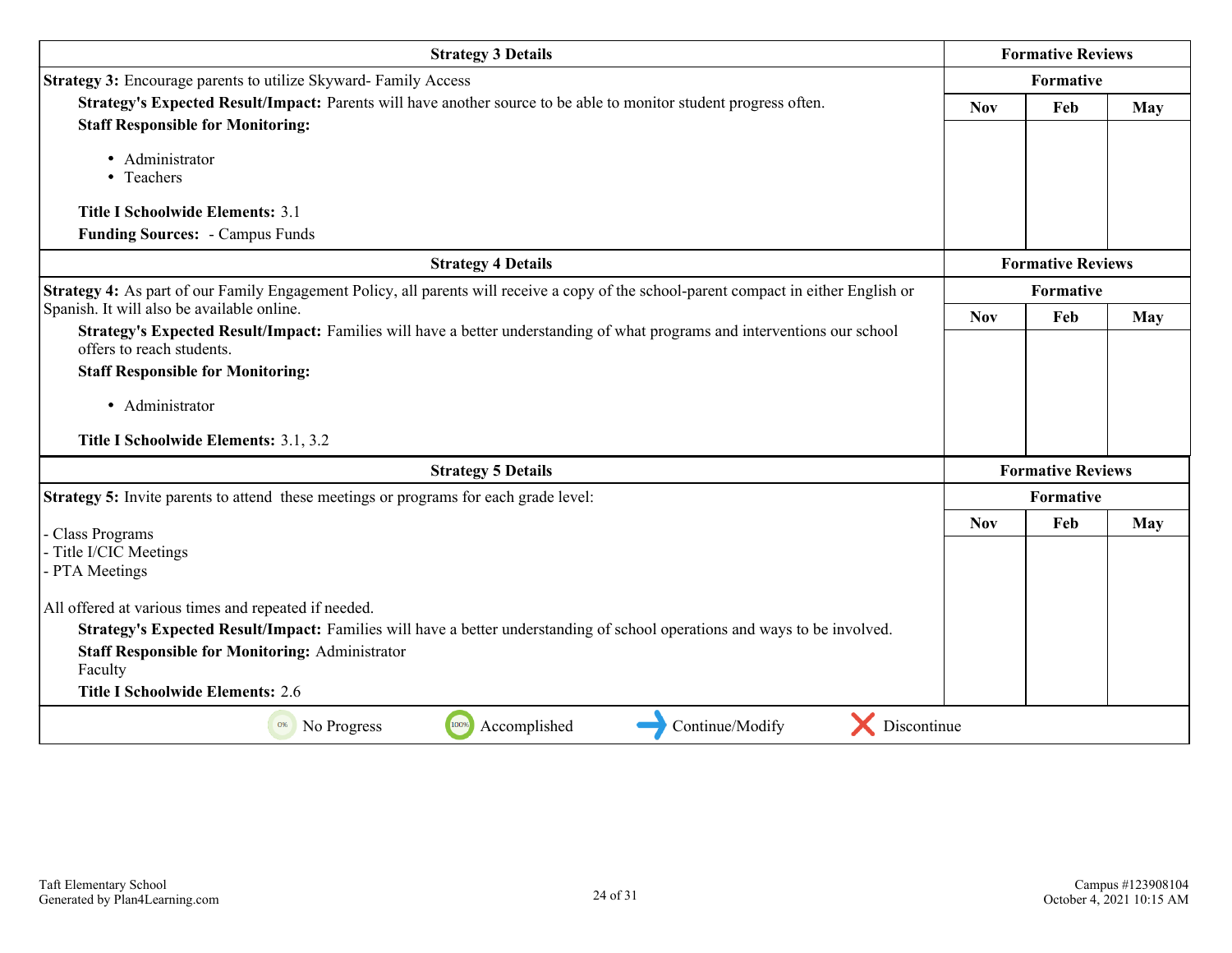<span id="page-24-0"></span>**Goal 6:** PN-GISD will provide an appropriate governance and management structure to direct, sustain, and communicate excellence in all functions of the district and maintain compliance with all federal and state mandates including maintaining 100% of academic core subject area classes are taught by qualified teachers.

**Performance Objective 1:** Maintain 100% certified teachers and qualified support staff.

**Evaluation Data Sources:** Number of positions posted, number of applications completed, number of visits on the web page counter, mentor assignments, mentor conference logs, mentor evaluations, personnel files, teacher interviews, HQ certificates for personnel file, campus demographics, student schedules.

| <b>Strategy 1 Details</b>                                                                                                                                                                                                                   | <b>Formative Reviews</b> |                          |            |  |  |
|---------------------------------------------------------------------------------------------------------------------------------------------------------------------------------------------------------------------------------------------|--------------------------|--------------------------|------------|--|--|
| <b>Strategy 1:</b> Conduct recruitment activities if needed to ensure highly qualified personnel in all positions. Activities will include                                                                                                  |                          |                          | Formative  |  |  |
| participating in job fairs, posting vacancies, in multiple sites/organizations and maintaining active web page<br>Strategy's Expected Result/Impact: Employing certified core academic teachers will lead to increased student achievement. | <b>Nov</b>               | Feb                      | May        |  |  |
| <b>Staff Responsible for Monitoring:</b>                                                                                                                                                                                                    |                          |                          |            |  |  |
| <b>Assistant Superintendent</b><br>٠<br>• Administrators                                                                                                                                                                                    |                          |                          |            |  |  |
| <b>Title I Schoolwide Elements: 2.4, 2.6, 3.1, 3.2</b>                                                                                                                                                                                      |                          |                          |            |  |  |
| <b>Funding Sources: - Campus Funds</b>                                                                                                                                                                                                      |                          |                          |            |  |  |
| <b>Strategy 2 Details</b>                                                                                                                                                                                                                   |                          | <b>Formative Reviews</b> |            |  |  |
| <b>Strategy 2:</b> 2) Establish an effective teacher mentoring system in order to retain certified and qualified staff                                                                                                                      |                          | Formative                |            |  |  |
| <b>Strategy's Expected Result/Impact:</b>                                                                                                                                                                                                   | <b>Nov</b>               | Feb                      | <b>May</b> |  |  |
| • Mentor assignments<br>• Mentor conference logs<br>• Mentor evaluations                                                                                                                                                                    |                          |                          |            |  |  |
| <b>Staff Responsible for Monitoring:</b>                                                                                                                                                                                                    |                          |                          |            |  |  |
| • Administrators                                                                                                                                                                                                                            |                          |                          |            |  |  |
| Accomplished<br>100%<br>Continue/Modify<br>No Progress<br>Discontinue<br>0%                                                                                                                                                                 |                          |                          |            |  |  |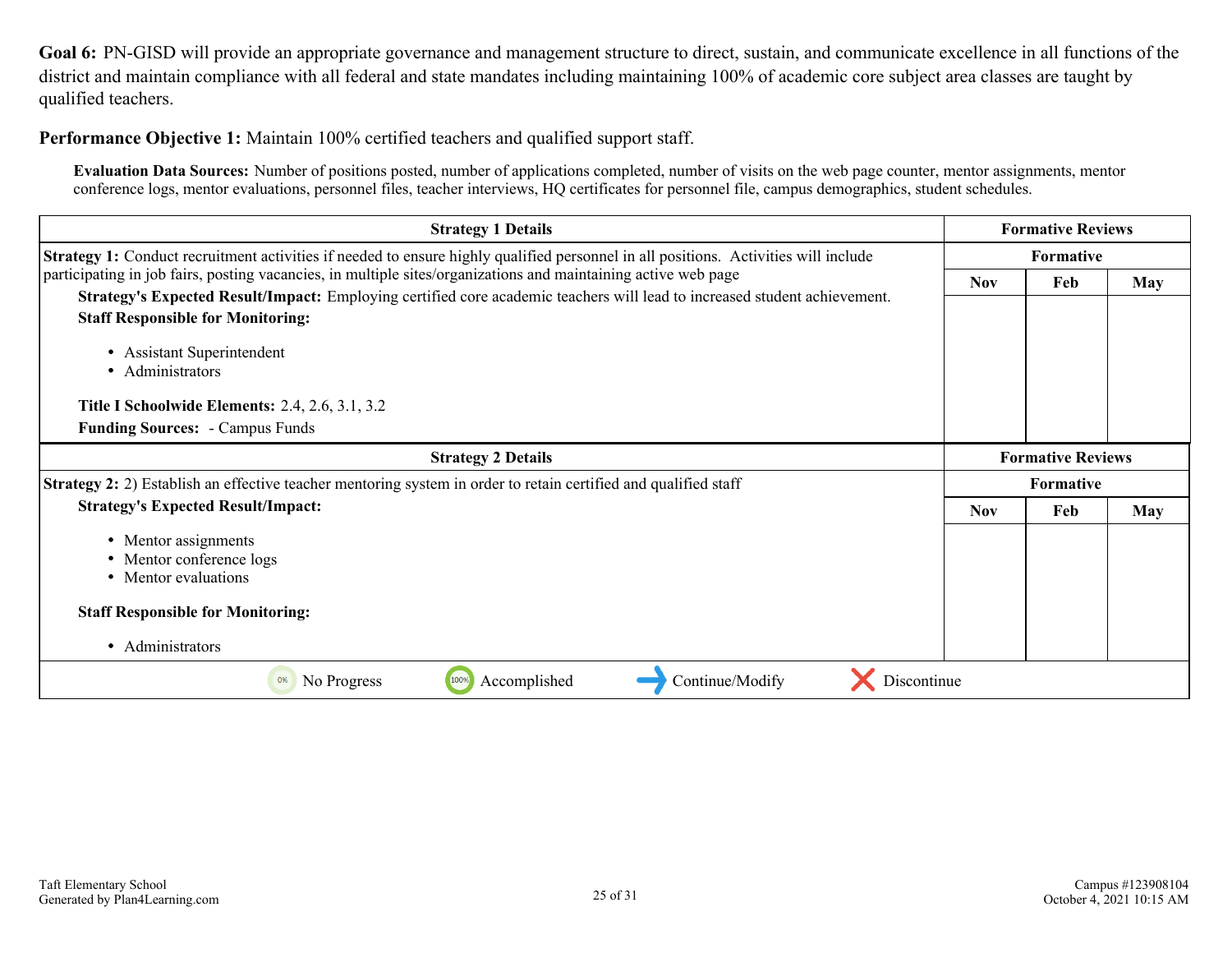**Goal 6:** PN-GISD will provide an appropriate governance and management structure to direct, sustain, and communicate excellence in all functions of the district and maintain compliance with all federal and state mandates including maintaining 100% of academic core subject area classes are taught by qualified teachers.

Performance Objective 2: Taft will continue to strive to be an advocate for all foster children and provide necessary resources and implementation of ESSA requirements.

| <b>Strategy 1 Details</b>                                                                                                                            | <b>Formative Reviews</b> |                          |     |
|------------------------------------------------------------------------------------------------------------------------------------------------------|--------------------------|--------------------------|-----|
| <b>Strategy 1:</b> Work with the District Foster Care Liaison to advocate for all foster children.                                                   | <b>Formative</b>         |                          |     |
| Strategy's Expected Result/Impact: Communication between the liaison and the campus will support our students.                                       | <b>Nov</b>               | Feb                      | May |
| <b>Staff Responsible for Monitoring: Principal</b>                                                                                                   |                          |                          |     |
| <b>Strategy 2 Details</b>                                                                                                                            |                          | <b>Formative Reviews</b> |     |
| <b>Strategy 2:</b> Consider each foster child's individual case on its own factors to determine continued enrollment in the foster child's school of |                          | <b>Formative</b>         |     |
| origin.                                                                                                                                              |                          | Feb                      | May |
| <b>Strategy's Expected Result/Impact:</b> Communication between the liaison and the campus will support our students.                                |                          |                          |     |
| <b>Staff Responsible for Monitoring: Principal</b>                                                                                                   |                          |                          |     |
| Discontinue<br>Accomplished<br>Continue/Modify<br>0%<br>No Progress                                                                                  |                          |                          |     |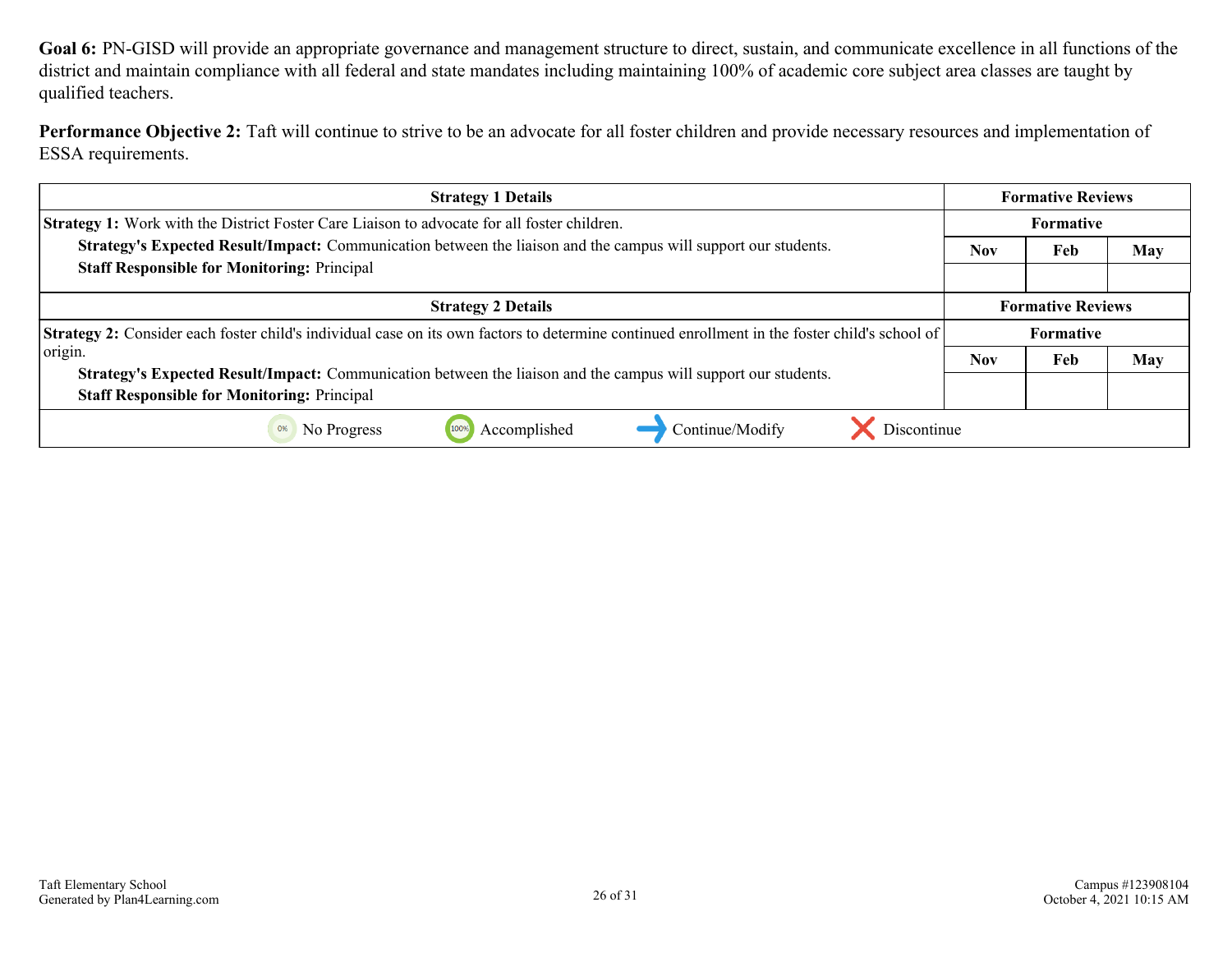<span id="page-26-0"></span>**Goal 7:** PN-GISD will promote an academically engaging environment with a focus on effective use of current tools of technology for teaching and learning.

**Performance Objective 1:** To maintain and expand current knowledge and skills for optimal use of technology throughout the campus.

**Evaluation Data Sources:** Classroom Walkthroughs

| <b>Strategy 1 Details</b>                                                                                                       |            | <b>Formative Reviews</b> |            |
|---------------------------------------------------------------------------------------------------------------------------------|------------|--------------------------|------------|
| <b>Strategy 1:</b> Utilize iPads in daily or weekly classroom instruction                                                       |            | <b>Formative</b>         |            |
| Strategy's Expected Result/Impact: Access to technology will improve student technology skills and enhance student<br>learning. | <b>Nov</b> | Feb                      | <b>May</b> |
| <b>Staff Responsible for Monitoring:</b>                                                                                        |            |                          |            |
| • Administrator<br>• Teachers<br><b>Funding Sources:</b> - 199 - General Fund - \$200                                           |            |                          |            |
| <b>Strategy 2 Details</b>                                                                                                       |            | <b>Formative Reviews</b> |            |
| Strategy 2: Teachers will share with the staff technology information learned through peers, training opportunities, etc.       |            | Formative                |            |
| Strategy's Expected Result/Impact: Access to technology will improve student technology skills and enhance student<br>learning. | <b>Nov</b> | Feb                      | <b>May</b> |
| <b>Staff Responsible for Monitoring:</b>                                                                                        |            |                          |            |
| • Administrator<br>• Teachers                                                                                                   |            |                          |            |
| <b>Title I Schoolwide Elements: 2.4</b>                                                                                         |            |                          |            |
| Accomplished<br>Continue/Modify<br>Discontinue<br>100%<br>No Progress<br>0%                                                     |            |                          |            |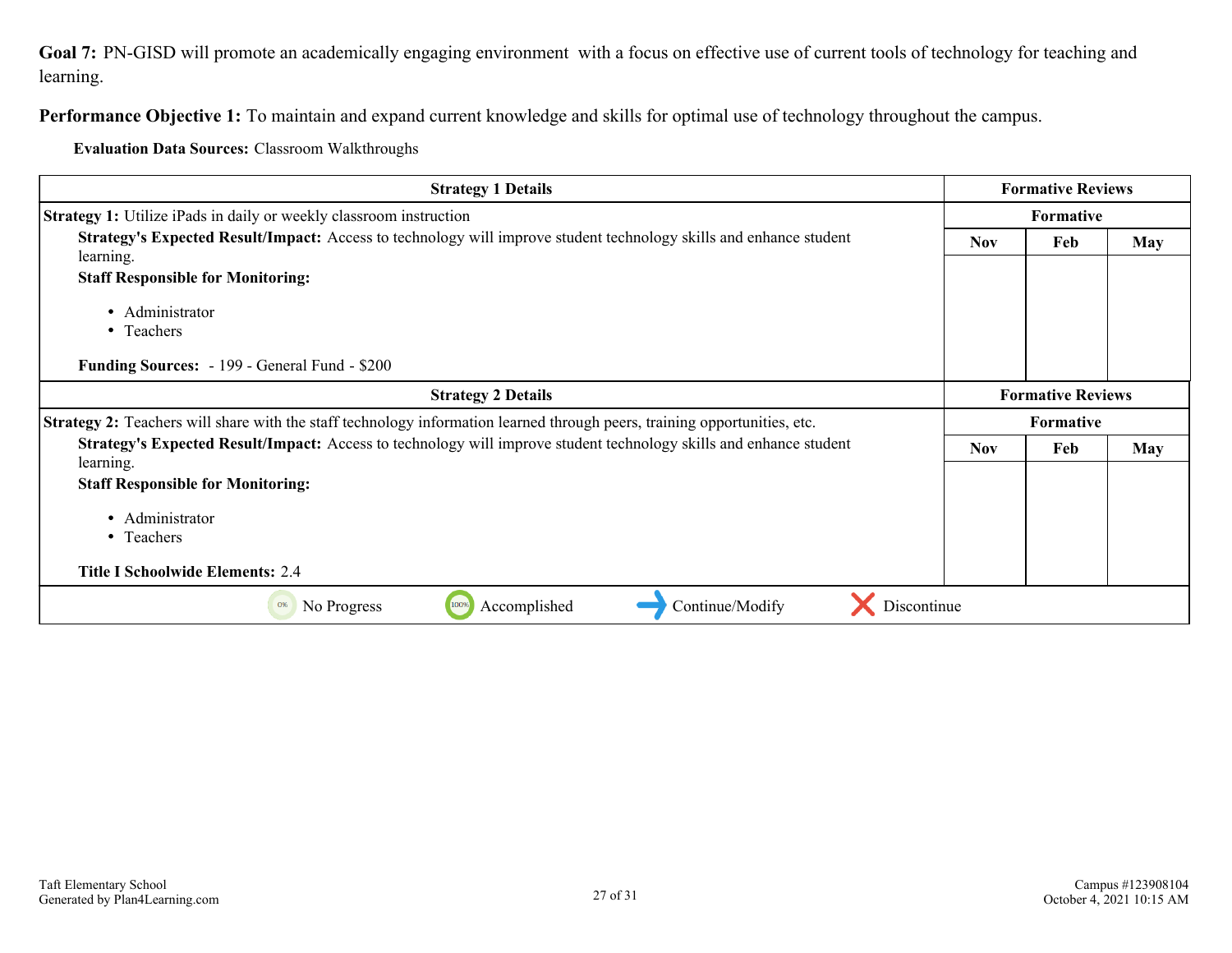## **Title I Personnel**

<span id="page-27-0"></span>

| <u>Name</u>     | Position      | Program                | <b>FTF</b> |
|-----------------|---------------|------------------------|------------|
| Donna Cole      | Title Teacher | <b>Taft Elementary</b> |            |
| Meagan Whitaker | Teacher       | 3rd Grade              |            |
| Megan Burnett   | Teacher       | 1st Grade              |            |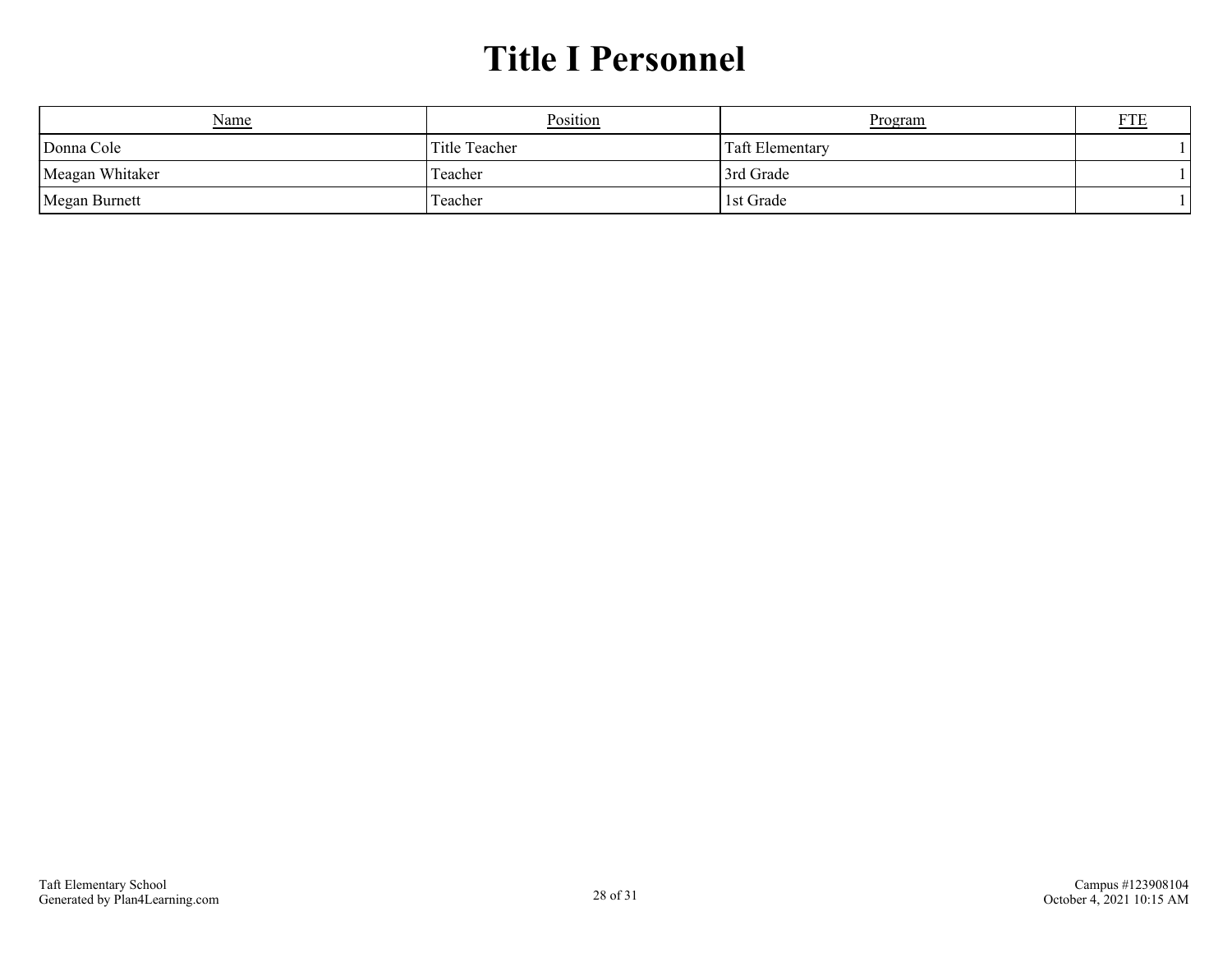## **Campus Funding Summary**

<span id="page-28-0"></span>

| 199 - General Fund       |                 |                         |                         |                     |               |  |
|--------------------------|-----------------|-------------------------|-------------------------|---------------------|---------------|--|
| Goal                     | Objective       | <b>Strategy</b>         | <b>Resources Needed</b> | <b>Account Code</b> | <b>Amount</b> |  |
|                          |                 | 3                       |                         |                     | \$1,000.00    |  |
| $\overline{1}$           | $\overline{2}$  | 1                       |                         | 199                 | \$0.00        |  |
| $\overline{2}$           | $\mathbf{1}$    | $\mathbf{1}$            |                         |                     | \$50.00       |  |
| 3                        | $\mathbf{1}$    | $\mathbf{1}$            |                         |                     | \$0.00        |  |
| $\overline{3}$           | $\mathbf{1}$    | $\sqrt{2}$              |                         |                     | \$0.00        |  |
| $\overline{3}$           | $\mathbf{1}$    | $\overline{3}$          |                         |                     | \$0.00        |  |
| $\overline{3}$           | $\mathbf{1}$    | $\overline{4}$          |                         |                     | \$0.00        |  |
| $\overline{4}$           | $\mathbf{1}$    | 1                       |                         |                     | \$0.00        |  |
| $\overline{4}$           | $\mathbf{1}$    | $\overline{2}$          |                         | $\vert$ \$1,000     | \$0.00        |  |
| $\overline{4}$           | $\mathbf{1}$    | $\overline{\mathbf{3}}$ |                         |                     | \$0.00        |  |
| $\overline{7}$           | $\mathbf{1}$    | $\mathbf{1}$            |                         |                     | \$200.00      |  |
| Sub-Total                |                 |                         |                         |                     | \$1,250.00    |  |
|                          |                 |                         | 211 - Title I-A         |                     |               |  |
| Goal                     | Objective       | <b>Strategy</b>         | <b>Resources Needed</b> | <b>Account Code</b> | Amount        |  |
| $\mathbf{1}$             | $\mathbf{1}$    | $\overline{2}$          |                         |                     | \$197,657.00  |  |
|                          |                 |                         |                         | Sub-Total           | \$197,657.00  |  |
|                          | 263 - Title III |                         |                         |                     |               |  |
| Goal                     | Objective       | <b>Strategy</b>         | <b>Resources Needed</b> | <b>Account Code</b> | <b>Amount</b> |  |
| 1                        | $\sqrt{2}$      | $\overline{2}$          |                         |                     | \$0.00        |  |
| <b>Sub-Total</b>         |                 |                         | \$0.00                  |                     |               |  |
| 225 - IDEA B (Preschool) |                 |                         |                         |                     |               |  |
| Goal                     | Objective       | <b>Strategy</b>         | <b>Resources Needed</b> | <b>Account Code</b> |               |  |
| $\mathbf{1}$             | $\mathbf{1}$    | $\overline{4}$          |                         |                     | \$0.00        |  |
| <b>Sub-Total</b>         |                 |                         |                         | \$0.00              |               |  |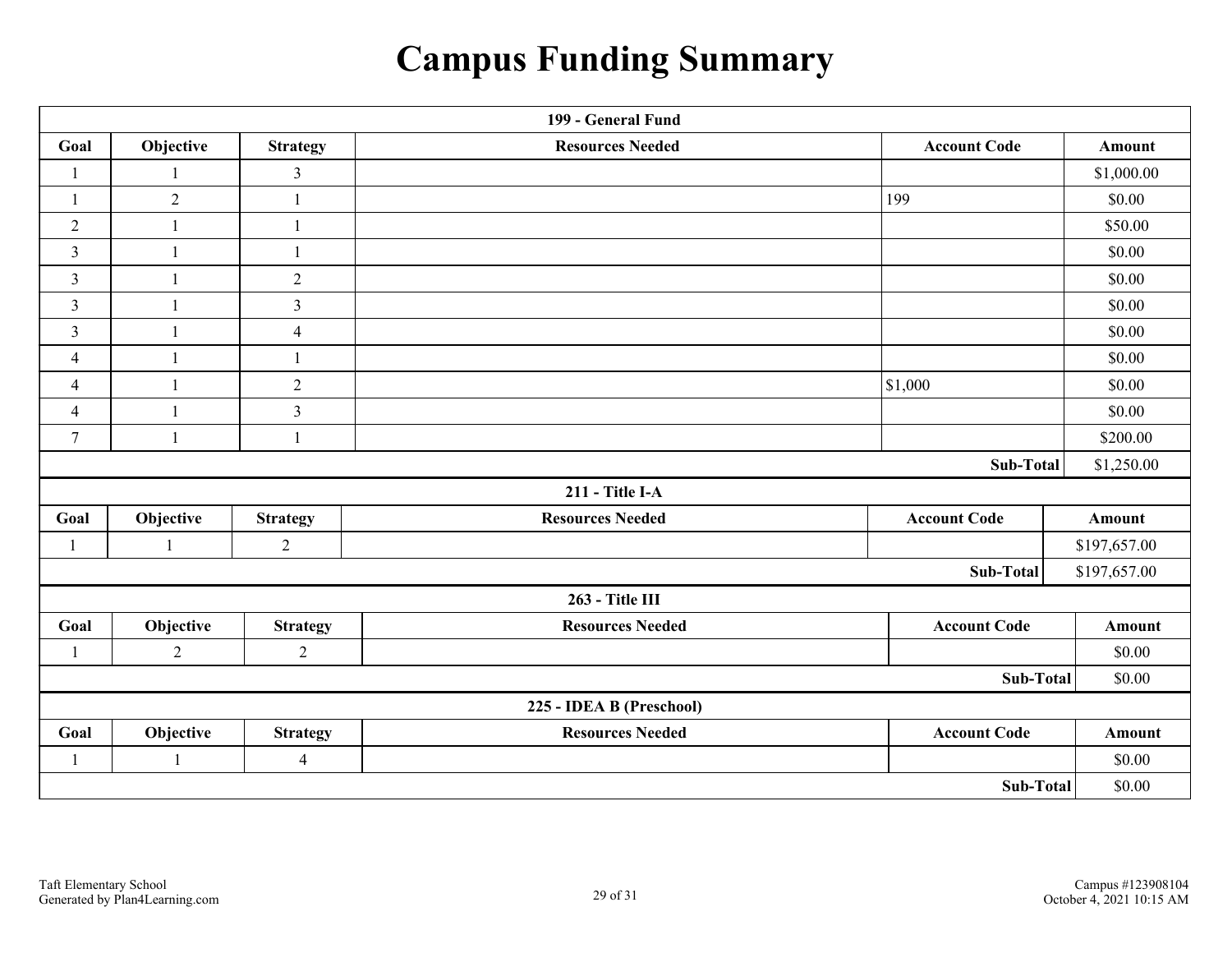| <b>Campus Funds</b> |           |                 |                         |                     |        |
|---------------------|-----------|-----------------|-------------------------|---------------------|--------|
| Goal                | Objective | <b>Strategy</b> | <b>Resources Needed</b> | <b>Account Code</b> | Amount |
|                     | $\bigcap$ |                 |                         |                     | \$0.00 |
|                     |           |                 |                         |                     | \$0.00 |
|                     |           | $\sim$          |                         |                     | \$0.00 |
|                     |           |                 |                         |                     | \$0.00 |
| 6                   |           |                 |                         |                     | \$0.00 |
| Sub-Total           |           |                 |                         | \$0.00              |        |
| Grand Total         |           |                 |                         | \$198,907.00        |        |